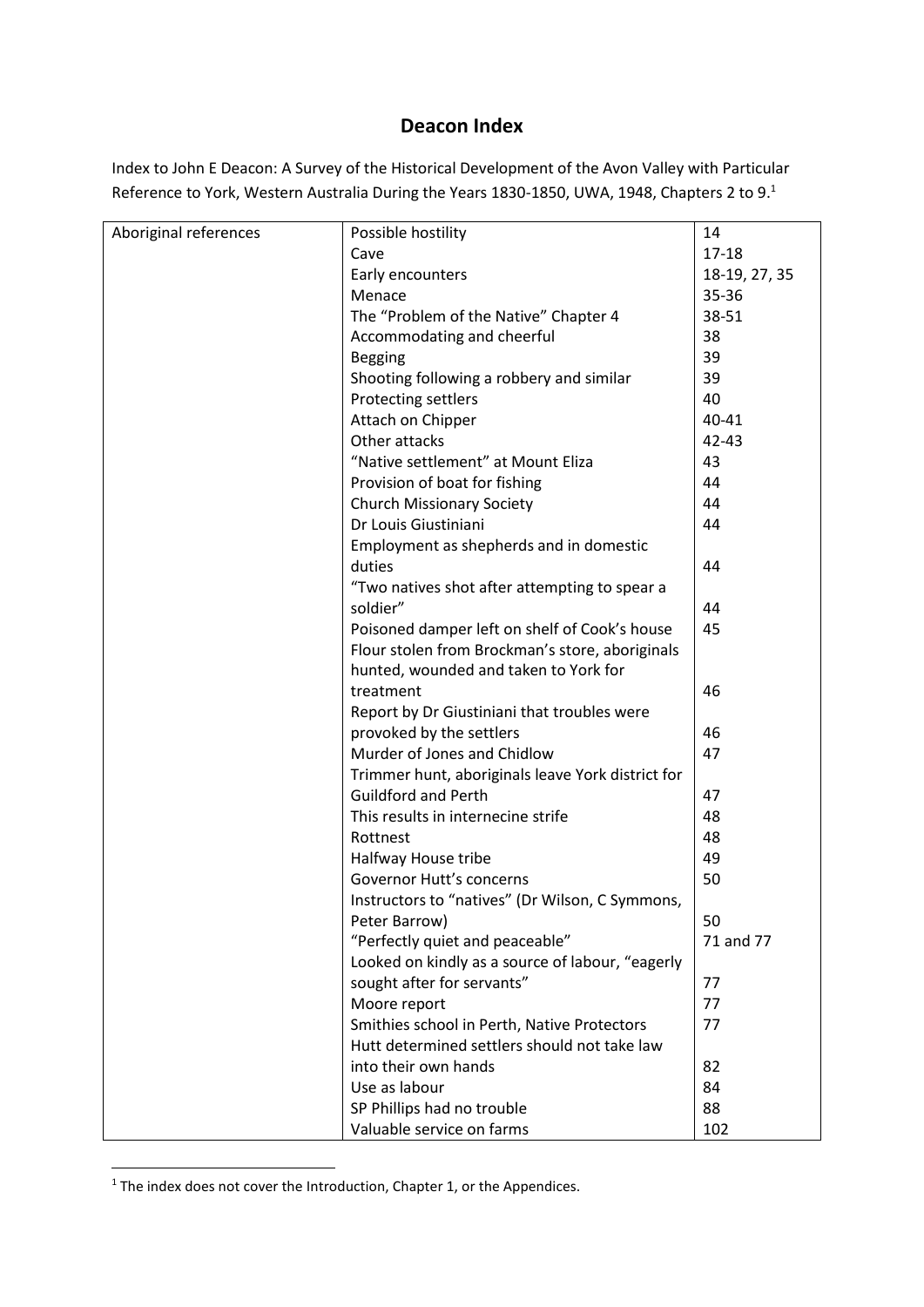|                                | School for aboriginal children                    | 116      |
|--------------------------------|---------------------------------------------------|----------|
|                                | Skill at spear throwing exhibited at Fair         | 143      |
|                                | Another attempt to establish a school             | 144      |
|                                | Aboriginal labour on farms                        | 144      |
|                                | Yule acting Protector of Natives                  | 160      |
|                                | <b>Blamed for fires</b>                           | 160      |
|                                | Dogs                                              | 161-162  |
|                                | See the Appendix                                  | 220-224  |
| "Addington"                    | Pratt's farm                                      | 60-61    |
|                                | Church service                                    | 108      |
| Agett, Du Bois                 | Grant                                             | 25       |
|                                | Survey enables grant                              | 121-122  |
| Agricultural and Horticultural | Report on stock route from King George's          | 67       |
|                                | Sound                                             |          |
| Society of WA                  |                                                   |          |
|                                | Eyre report                                       | 70       |
|                                | Decisions to send for labourers                   | 83       |
|                                | Meares a director                                 | 125      |
|                                | Depression 1843                                   | 133      |
|                                | Three objectives                                  | 139      |
| Armstrong, F                   | In charge of "native settlement" at Mt Eliza      | 43       |
|                                | Sent to York to interview aboriginals             | 45, 220  |
| "Auburn"                       | Named after writer of "The Deserted Village"      | 125-126  |
| Avon River                     |                                                   | (vi), 18 |
|                                | 1832 party                                        | 55,56    |
|                                | Description                                       | 73       |
|                                | Dangerous to cross in winter                      | 89       |
|                                | Drowning of Scott while washing sheep             | 104      |
| Avon Terrace                   | In 1835                                           | 73       |
| "Bandicoot"                    | Cargo ship                                        | 186      |
| Bannister                      | Harrowing                                         | 94       |
| Barker and Sewell, George      | Soldier Green killed by a spear, and Sewell had a |          |
|                                | narrow escape                                     | 46       |
|                                | Occupying large grant belonging to EP Barrett-    | 59       |
|                                | Lennard                                           |          |
| "Bardeen"                      | Acquired by Abraham William Morgan                | 104      |
| Barladong                      | Name for the town                                 | 143      |
| <b>Barrack</b>                 | Construction                                      | 48       |
|                                |                                                   |          |
| Barrett-Lennard, EP            | Grant                                             | 25       |
|                                | Exploration party cross his grant                 | 30       |
|                                | Appointed as a magistrate                         | 42       |
|                                | Genuine occupier                                  | 70       |
| Barrett-Lennard, ETH           | Grazing and horse-breeding                        | 95-96    |
| Barrow, Sir John               | Father of Peter Barrow, one of the founders of    | 51       |
|                                | the Royal Geographic Society in London            |          |
| Barrow, Peter                  | Instructor to "natives"                           | 50       |
|                                | Tried to break up York Agricultural Society       | 75       |
|                                | Conducts church services in York                  | 77, 107  |
|                                | Proposes to start a classical and mathematical    |          |
|                                | school, then leaves the district hurriedly        | 78-79    |
|                                | Signs memorial requesting stipend for priest      | 110      |
| Beecham, Reuban                | Accompanying Chipper when attacked, and was       | 40-41    |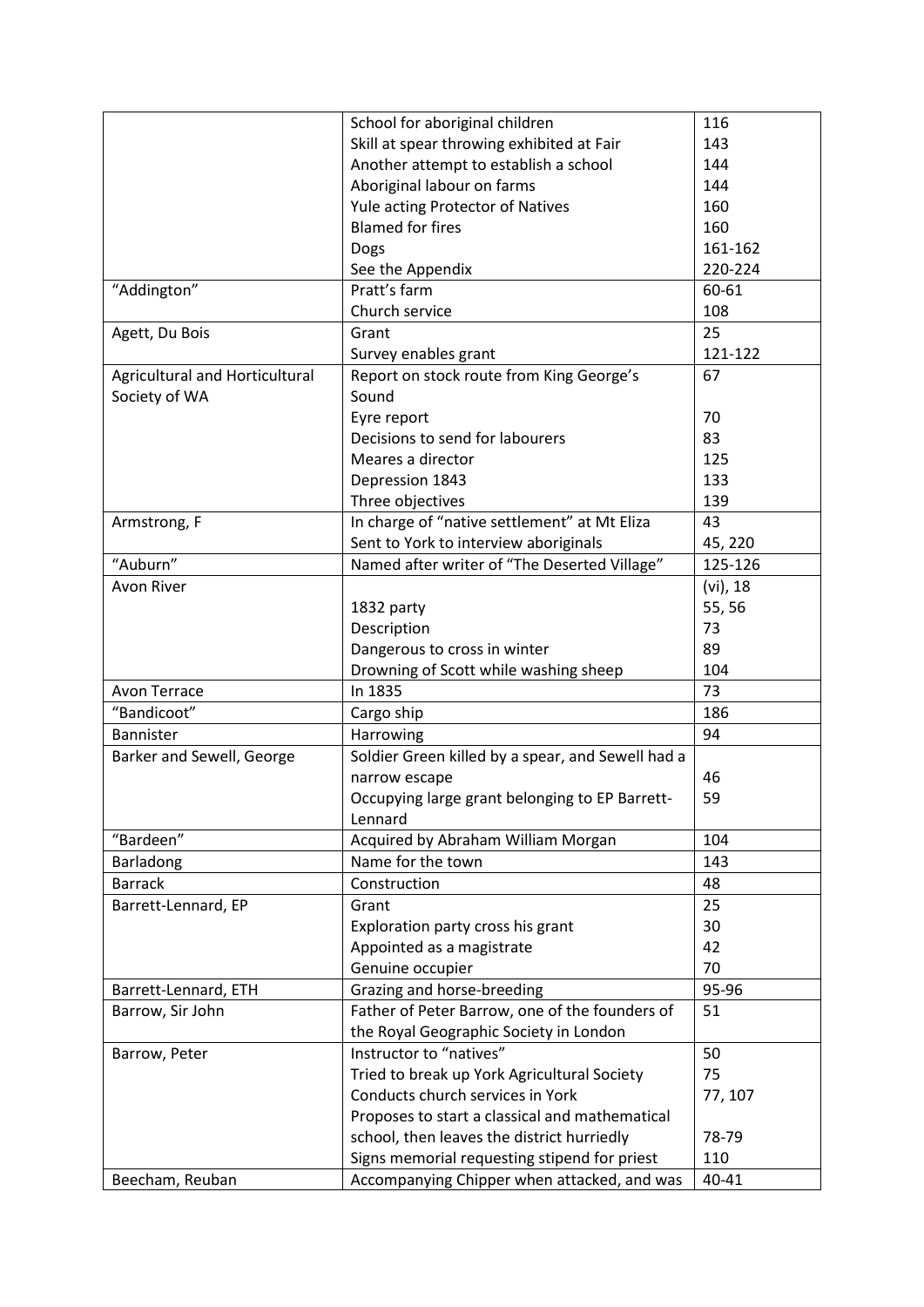|                                | speared and killed                             |         |
|--------------------------------|------------------------------------------------|---------|
| Bedford Street, Association of | Formation in London                            | 82      |
| Beverley                       | Neither population nor buildings in 1832       | 55      |
|                                | Church services                                | 108     |
|                                | Roads committee                                | 131     |
|                                | Townsite marked out                            | 159     |
|                                | Road to, township                              | 206-207 |
| <b>Bidart</b>                  | Explorations                                   | 203     |
| Bland, RH                      | With first settlers                            | 28      |
|                                | Bland selects a place two miles south of Mt    | 29      |
|                                | Bakewell near a broad and deep reach of the    |         |
|                                | river                                          |         |
|                                | Partnership with Trimmer                       | 34      |
|                                | <b>Observation by Stirling</b>                 | 57      |
|                                | The most wealthy colonist                      | 58      |
|                                | Profitable farm                                | 60      |
|                                | Calls meeting to discuss road                  | 68      |
|                                | Friend of Dr Viveash                           | 70      |
|                                | Inaugural chair of York Agricultural Society   | 75      |
|                                | School proposal                                | 78-80   |
|                                | Letter re Sara Cook's murder                   | 82      |
|                                | Corn mill                                      | 87      |
|                                | Dines with Viveash                             | 94      |
|                                | Prize for ten merino ewes                      | 100     |
|                                | Most successful farmer                         | 103     |
|                                | Signs memorial requesting stipend for priest   | 110     |
|                                | Sale to Browns                                 | 113     |
|                                | Resigns as Government Resident, career         | 115     |
|                                | Aboriginal School report                       | 116     |
|                                | Landor medical officer, hospital, diseases     | 118-119 |
|                                | Survey enables grants                          | 121-122 |
|                                | On Government Roads committee                  | 130     |
|                                | Member of first Race Club Committee            | 142     |
|                                | Another aboriginal school                      | 144     |
|                                | Trip to England 1844, secures timber contract  | 160     |
|                                | Meeting to bring Parkhurst boys / convicts     | 162-163 |
|                                | Appointed acting Resident Magistrate of Albany | 168     |
|                                | <b>Acting Colonial Secretary</b>               | 168     |
|                                | Sandalwood                                     | 186     |
|                                | Explorations                                   | 204     |
|                                | Subdivision of estate                          | 217     |
| Bland, T                       | Agent for the colony in London                 | 82      |
|                                | Member of House of Commons                     | 163     |
| <b>Bland and Trimmer</b>       | Partnership                                    | 34      |
|                                | Shepherd threatened by aboriginals             | 42      |
|                                | <b>Government Farm</b>                         | 54      |
| <b>Bland's Brook</b>           |                                                | 74,89   |
| <b>Bland's Town</b>            |                                                | 74,89   |
| Blasdell                       | Contract to extend courthouse 1842             | 117     |
| <b>Bolgart Spring</b>          |                                                | 203     |
| <b>Bowes</b>                   | Region                                         | 203-204 |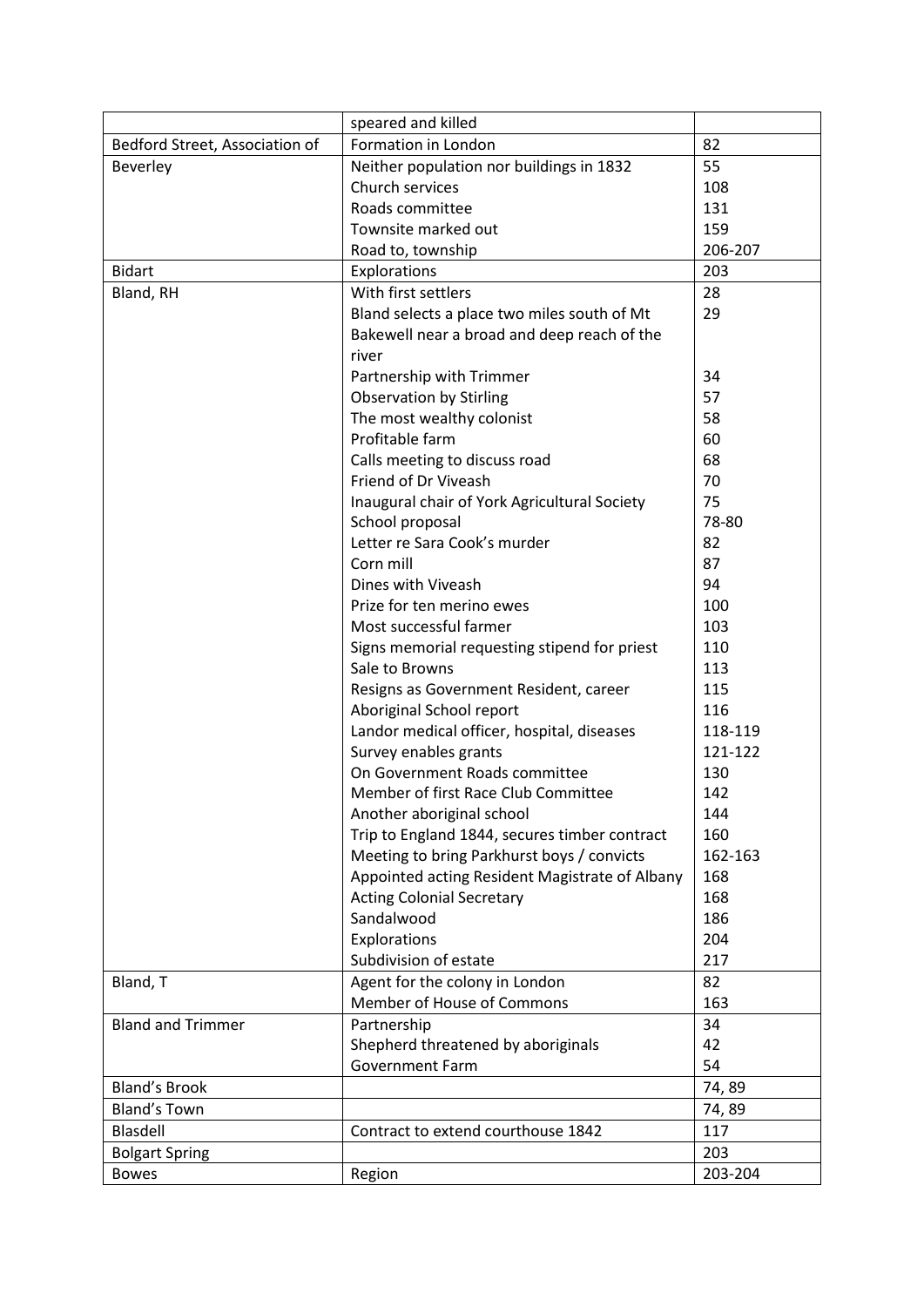| <b>Boyeen Spring</b>    |                                              | 203            |
|-------------------------|----------------------------------------------|----------------|
| Brake, WH               | On Government Roads committee                | 130            |
| <b>Bricks</b>           | 1839                                         | 89             |
| <b>Bridge</b>           | No bridge 1839                               | 89             |
|                         | Public meeting to discuss late 1847          | 186            |
|                         | Appeals for bridge, committee                | 202            |
| Brockman, RJ            | Supports road proposal                       | 66             |
|                         | Genuine occupier                             | 70             |
|                         | Signs memorial requesting stipend for priest | 110            |
| Brockman, William Locke | Explore with Dale to the Avon Valley         | 14-19          |
|                         | Land grant                                   | 25             |
|                         | Appointed as a magistrate                    | 43             |
|                         | Flour stolen from store, aboriginals hunted, |                |
|                         | wounded and taken to York for treatment      | 46             |
|                         | Legislative Council                          | 81             |
|                         | Horse-breeding                               | 95             |
|                         | Best imported ram                            | 100            |
|                         | On Government Roads committee                | 130            |
| Brown (Broun), P        | <b>Colonial Secretary</b>                    | $\overline{7}$ |
|                         | Grant                                        | 30             |
|                         | Aboriginal shooting following a robbery      | 39             |
|                         | <b>Broun</b>                                 | 214            |
| Brown, Dr               | Treats sick in his own home                  | 192            |
| Brown, Eliza            | Letters                                      | 105-106        |
|                         |                                              | 111-114        |
|                         | Lack of a school                             | 169            |
|                         | Minerals                                     | 172            |
|                         | Horse "Yussef"                               | 173-174        |
|                         | Sandalwood exports to Hong Kong              | 187            |
|                         | Journey to Champion Bay                      | 205            |
| Brown, Peter            | Forms Western Australian Society             | 136            |
|                         | Report on "natives"                          | 220-224        |
| Brown, Richard          | 1853 journey to York                         | 54             |
| Brown, Thomas           | Signs memorial requesting stipend for priest | 110            |
|                         | On Government Roads committee                | 130            |
|                         | Depression 1843, collapse of stock prices    | 134            |
|                         | Member of first Race Club Committee          | 142            |
|                         | Vineyard praised                             | 155-156        |
|                         | <b>Visits Leschenault</b>                    | 173            |
|                         | Chinese labour                               | 183-184        |
|                         | On first school committee                    | 190            |
|                         | On bridge committee                          | 202            |
|                         | Champion Bay / Greenough                     | 205-206        |
| Brown, Thomas and Eliza |                                              | 105            |
| Brown, Vernon (child)   | Sick, later drowns (footnote)                | 114            |
| Bull                    | Grant                                        | 30             |
| <b>Buller</b>           | Region                                       | 203-204        |
| Bunbury, HW             | Cited                                        | 31, 33, 34     |
|                         | Visit                                        | 58-59          |
|                         | Cited                                        | 60             |
| <b>Burges brothers</b>  | Partnership                                  | 34             |
|                         |                                              |                |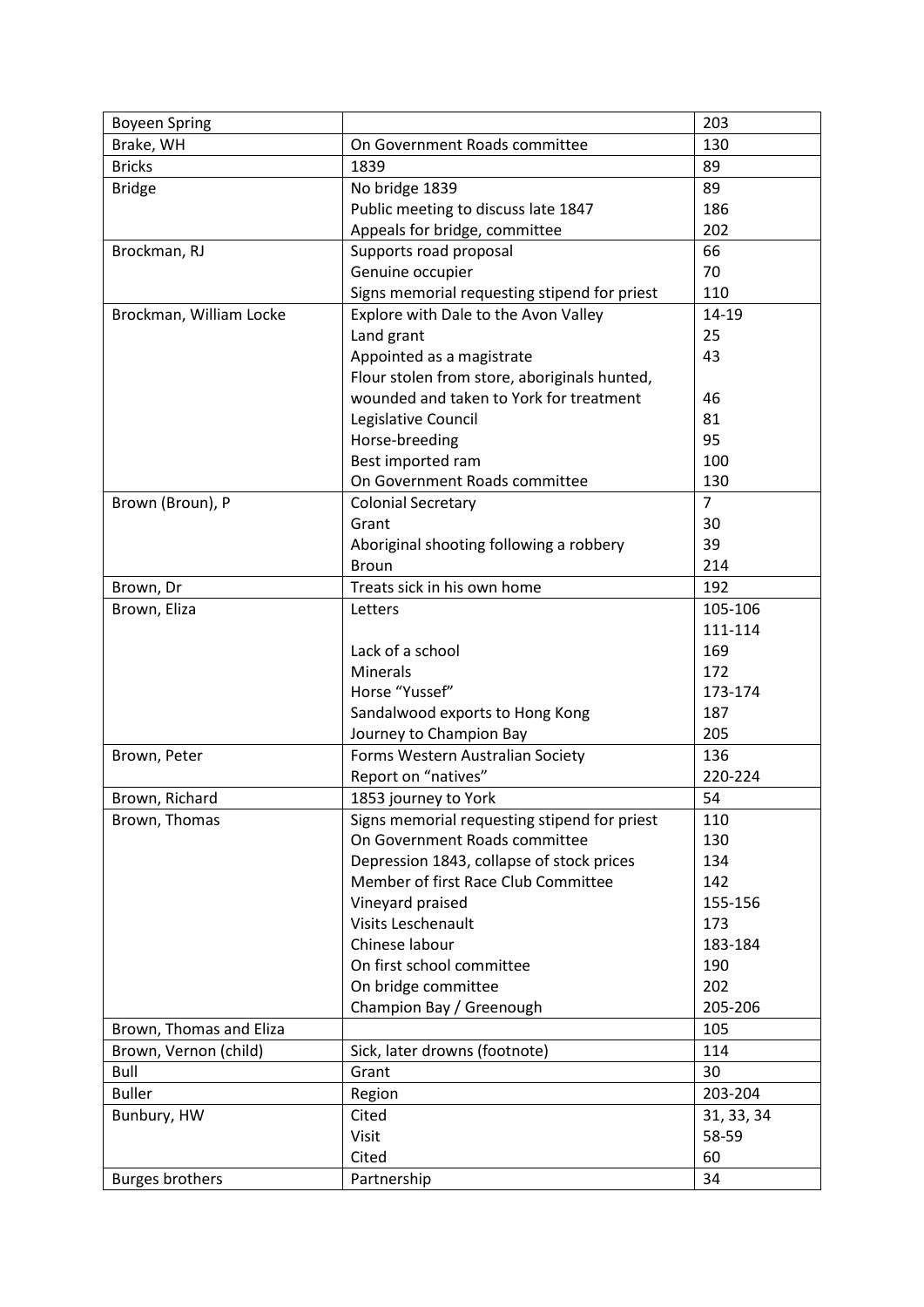|                              | Arrival in 1830 and "Tipperary"                   | 64      |
|------------------------------|---------------------------------------------------|---------|
|                              | Genuine occupier                                  | 70      |
|                              | <b>Best bull</b>                                  | 100     |
|                              | <b>Making progress</b>                            | 103     |
|                              | Sign memorial requesting stipend for priest       | 110     |
|                              | <b>Near Meares</b>                                | 125     |
|                              | Family                                            | 214     |
| Burges, Lockier              | Explorations                                      | 203     |
|                              | <b>Bowes</b>                                      | 205-206 |
| Burges, Samual E             | At York Agricultural Society formation            | 75      |
|                              | Marries Vittoria, daughter of RG Meares           | 126     |
|                              | On Government Roads committee                     | 130     |
|                              | Member of first Race Club Committee               | 142     |
|                              | Labour costs, call for convicts                   | 147     |
|                              | Road impossible for a laden cart                  | 151     |
|                              | On bridge committee                               | 202     |
|                              |                                                   | 206     |
|                              | Stays at "Tipperary" as brothers go north         |         |
| Burges, William              | Road proposal 1837                                | 66-67   |
|                              | At York Agricultural Society formation            | 75      |
|                              | Fair                                              | 142     |
|                              | Fixing the road for shearing and wool conveying   | 160-161 |
|                              | Memorial asking for convicts                      | 163     |
|                              | Reaping machine                                   | 167     |
|                              | Attempts to get labour                            | 179     |
|                              | Chinese labour                                    | 183-184 |
|                              | On first school committee                         | 190     |
|                              | Murchison River lead mine; explorations           | 204     |
| Burgh, H                     | On Beverley roads committee                       | 131     |
|                              | Road impossible for a laden cart                  | 151-152 |
| Burton, Canon A              | Historic articles dealing with isolated incidents | (x)     |
| <b>Bushfires</b>             |                                                   | 167     |
| <b>Bussell, Charlotte</b>    | Letter to brother                                 | 93      |
| <b>Bussell, John Garrett</b> | Letter from Charlotte                             | 93      |
| Bussey, William              | Letter from Eliza Brown                           | 105-106 |
|                              |                                                   | 111-114 |
|                              | Letter from Thomas Brown                          | 134     |
| <b>Butter</b>                |                                                   | 101     |
| Byrne, Francis Henry         | First grant November 1830                         | 25      |
| Camfield, H                  | Part of third expedition to Avon Valley and       | 20      |
|                              | beyond                                            |         |
|                              |                                                   |         |
| Carey                        | Farm with sheep                                   | 60      |
|                              | Ditching                                          | 94      |
| Carter, J                    | Occupies "Traveller's Joy"                        | 54      |
|                              | <b>Tenant of Wittenoom</b>                        | 61      |
|                              | At York Agricultural Society formation            | 75      |
| Carter, J and H              | Sandalwood                                        | 173     |
| Carter, T                    | Survey enables grant                              | 121-122 |
|                              | On Government Roads committee                     | 130     |
|                              | On first school committee                         | 190     |
| Carter, Messrs               | Win contract for sale of fresh mutton             | 152     |
| Cave Hill                    | Discovery of aboriginal paintings                 | 17-18   |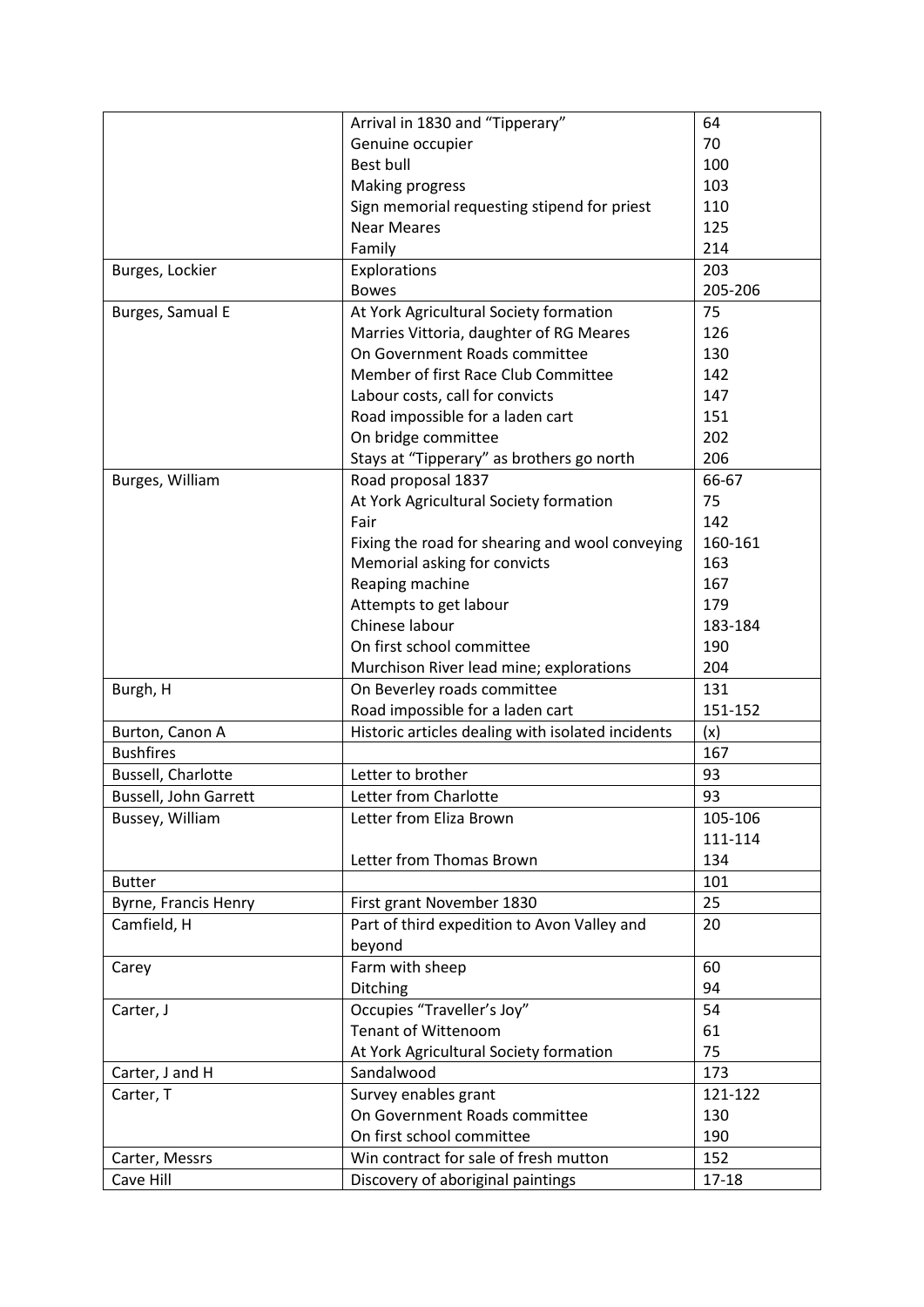|                                  | Dale visits                                  | 29           |
|----------------------------------|----------------------------------------------|--------------|
|                                  | Owned by Wittenoom                           | 61           |
| Caversham                        |                                              | 106          |
| <b>Central Board of Works</b>    | Setting up (see Local Boards)                | 184          |
| "Champion", HMCS                 |                                              | 173          |
|                                  | Trip to Singapore to bring back Chinese      | 181          |
|                                  | <b>Bishop Short</b>                          | 198          |
|                                  | <b>Murchison River</b>                       | 204          |
| <b>Champion Bay</b>              | Explorations                                 | 203-204      |
| Chidlow (settler)                | Murdered by aboriginals                      | 47, 104, 223 |
|                                  | Assisted by Morrell                          | 65           |
|                                  | <b>Exports sheep to Mauritius</b>            | 154          |
| Chinese labour                   | <b>Meares and Monger</b>                     | 181          |
|                                  | Others                                       | 183          |
|                                  | Communication with                           | 184          |
| Chipper, John                    | Attack by aboriginals on Chipper on the York | 40           |
|                                  | Road at Greenmount                           |              |
| Chipper's Leap                   |                                              | 41           |
| Chorkerup                        |                                              | 67           |
| Church (Anglican)                | Mud church constructed                       | 107          |
|                                  | Services conducted by Rev Mears              | 108          |
|                                  | Stipend request                              | 108-109      |
|                                  | Cemetery                                     | 109-110      |
|                                  | Glebe, cottage and Church                    | 198-200      |
| <b>Church Street</b>             | Wallace's forge                              | 87           |
| <b>Church Missionary Society</b> |                                              | 44           |
| Clarke, Colonel                  | Governor                                     | 173          |
| Clarkson JS                      | Part of third expedition to Avon Valley and  | $20 - 22$    |
|                                  | beyond                                       |              |
| <b>Clarkson brothers</b>         | <b>1830 Grant</b>                            | 25           |
|                                  | "Wilberforce"                                | 104          |
| Clifton, Walter                  |                                              | 173-174      |
| Convict labour                   |                                              | 182          |
|                                  | Application for                              | 192-194      |
|                                  | Order in Council, convicts arrive            | 207-211      |
| Cook, Elijah                     | Poisoned damper left on shelf                | 45           |
|                                  | Leasing from GF Moore with Robins, Fleay and |              |
|                                  | <b>Walter Heep</b>                           | 61           |
|                                  | Cook was Fleay's brother-in-law              | 61           |
| Cooke, JT                        | Pub 11 miles from York towards Toodyay       | 129          |
| Cooke (of Northam)               | Crop burns 1846                              | 167          |
| Cook, Sara and Elijah            | Murder of Sara and child;                    | 48           |
|                                  | Hanging                                      | 48-49        |
|                                  | Eljah leaves the colony                      | 49           |
|                                  | Letter from Bland                            | 82           |
| Cook, Solomon                    | Biography, mill                              | 200-201      |
| "Cold Harbour"                   | Parker property                              | 110          |
|                                  | Subdivision                                  | 217          |
| Collie, Dr                       | With first settlers                          | 28           |
| "Colonicus"                      | Writer for the Inquirer                      | 118          |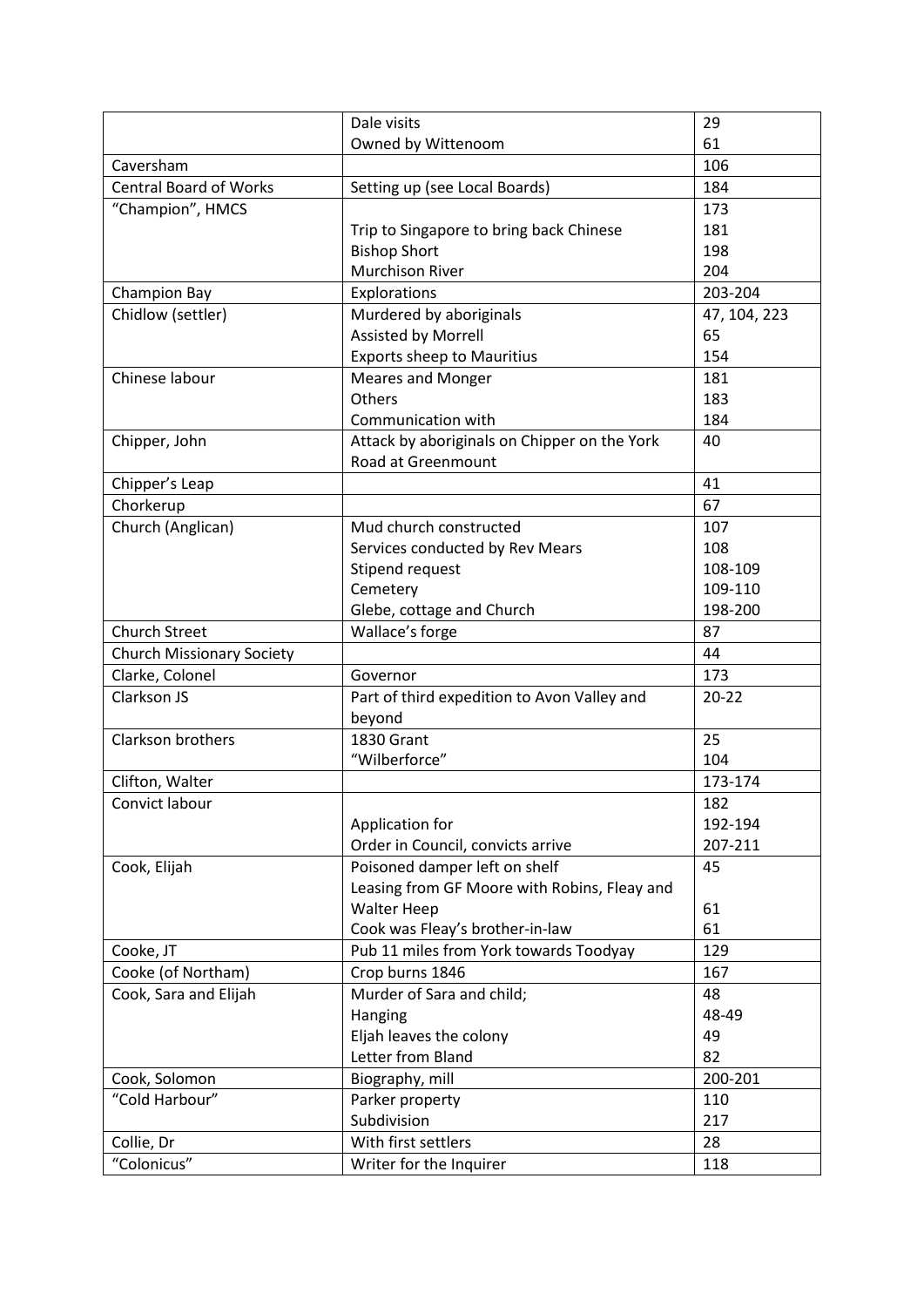| Conlin, Edward               | First Toodyay town lot                       | 159     |
|------------------------------|----------------------------------------------|---------|
| Convicts                     | Call for                                     | 147     |
|                              | Memorial, Eastern States convicts            | 162-163 |
|                              | Attempts to obtain                           | 179-180 |
|                              | From Van Diemen's Land, issues               | 182-183 |
| "Coondle"                    | Subdivision                                  | 217     |
| Copper                       | Discovery of                                 | 172     |
| Courthouse and public office | Construction and extension 1842              | 117     |
| Cowan, Walkinshaw            | Cited                                        | 49      |
|                              | Establishes a timber mill                    | 137     |
|                              | Private Secretary to the Governor            | 168     |
|                              | Family                                       | 214     |
| "Culham"                     | Toodyay property of SP Phillips              | 88      |
|                              | Visit by Browns                              | 205     |
| Criton (sic), Dr             |                                              | 106     |
| Crocker, Miss                |                                              | 114     |
| Cut-down Hill                | Route of first settlers                      | 29      |
| Dale, the                    |                                              | 152     |
| Dale, (Ensign) Robert        | Age 21                                       | 12      |
|                              | Explore with Brockman to the Avon Valley     | 14-19   |
|                              | Led first settlers                           | 28      |
|                              | <b>Visits Cave</b>                           | 29      |
|                              | Further explorations                         | 30      |
|                              | 1853 journey to York                         | 53      |
|                              | Sandalwood                                   | 164-165 |
| Dangin                       | Parker sons                                  | 62      |
| D'Arcy, Robert               | Schoolmaster                                 | 188     |
| Depasturing licences         |                                              | 157     |
| Depression                   |                                              | 126     |
|                              | 1843                                         | 132-134 |
|                              | Lifting                                      | 155     |
|                              | Worst was over 1845                          | 158     |
| Dodd                         | Partnership with Thompson                    | 34      |
| <b>Dodds</b>                 | Supports road proposal                       | 66      |
| Dodds brothers               | Signs memorial requesting stipend for priest | 110     |
| Dog tax                      | Duty of Government Resident                  | 160     |
|                              | Duty to collect                              | 161-162 |
| Dogs                         | Problems                                     | 161-162 |
| Doncon                       | Children and Government school               | 170-171 |
| <b>Dingoes</b>               | Problems with                                | 35      |
| Drake-Brockman               | Family                                       | 214     |
| Drummond                     | Research into which plants were poisonous to | 37      |
|                              | animals                                      |         |
| Drummond, James              | Subdivision of Toodyay land                  | 217     |
| Drummond, Johnson            | Explores north                               | 97, 204 |
|                              | Station                                      | 129     |
| Dunham, W (or Dunnam)        | Signs memorial requesting stipend for priest | 110     |
| <b>Ebenezer Flats</b>        |                                              | 66      |
| <b>Education Committee</b>   |                                              | 190-191 |
| <b>Ellis</b>                 | Cottage                                      | 202     |
|                              |                                              |         |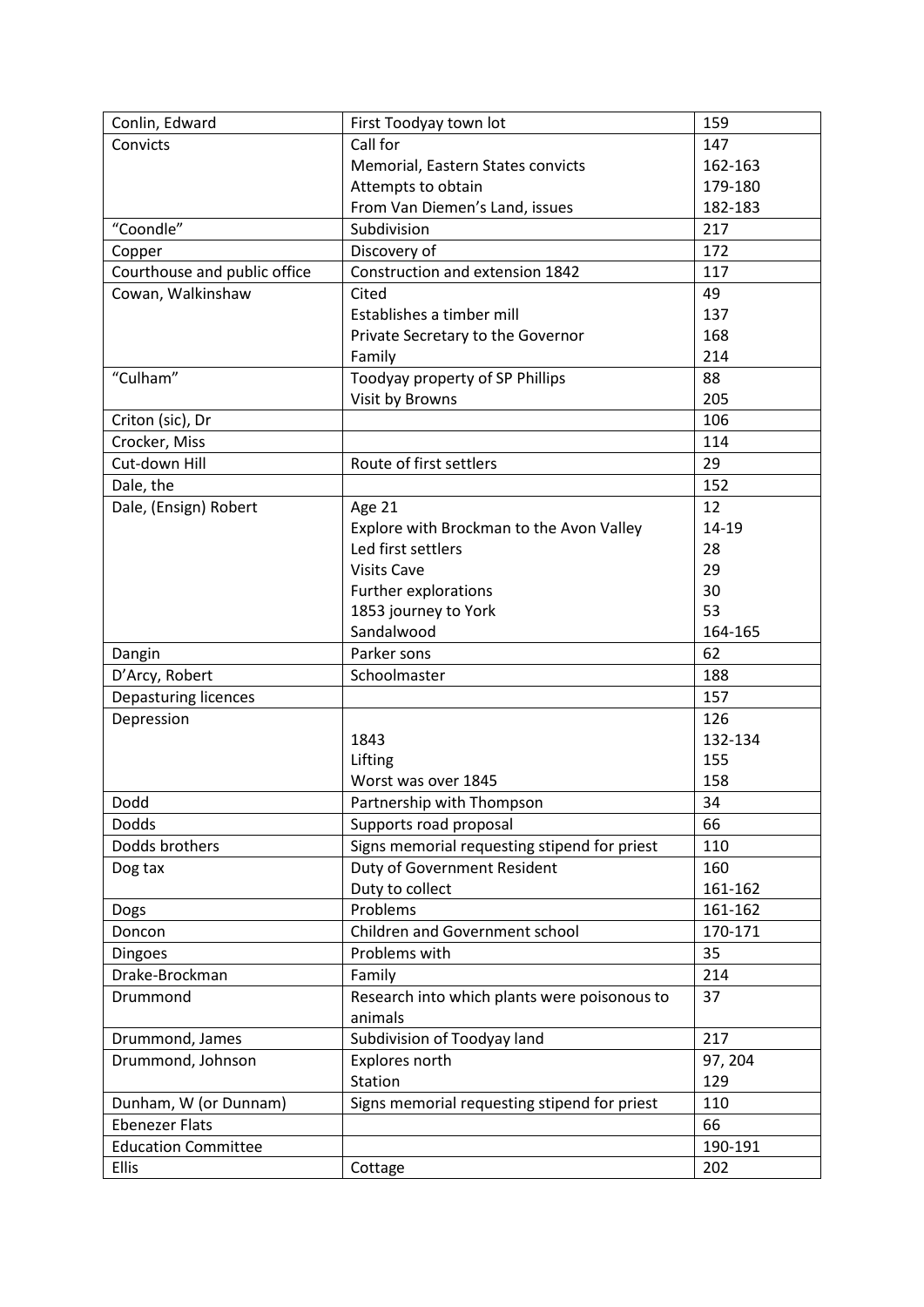| Erskine, Lieutenant              | Led second expedition to the Avon Valley     | 19               |
|----------------------------------|----------------------------------------------|------------------|
| Exports                          |                                              | 153-154          |
| Eyre, Edward John                | Visit to Avon Valley                         | 80               |
| Fair (York Agricultural Society) | First                                        | 76               |
|                                  | Sales and prizes in 1841                     | 100              |
|                                  | Extended to a whole week                     | 142-144          |
|                                  | No sheep sales                               | 152              |
|                                  | Smaller numbers in 1847                      | 177              |
| Farming                          | <b>Type</b>                                  | $(vi)$ , $(vii)$ |
|                                  | Crops and cattle numbers 1837                | 33               |
|                                  | Early difficulties                           | 35               |
|                                  | Profitable                                   | 60               |
|                                  | Review of farms, owners and occupiers        | 59-65            |
|                                  | Farm-life                                    | 72-73            |
|                                  | Proposal to introduce fodder seeds           | 75               |
|                                  | 1840 Farming Report                          | 76-77            |
|                                  | Eyre visits                                  | 80               |
|                                  | Some prices in 1839 and 1841                 | 88               |
|                                  | Labour intensive                             | 92-95            |
|                                  | Wool                                         | 95               |
|                                  | Summary in 1841                              | 101-102          |
|                                  | Depression 1843                              | 133              |
|                                  | Various                                      | 154-157          |
|                                  | Sheep numbers fall                           | 164              |
|                                  | Fencing                                      | 166              |
|                                  | Prices for sheep and cattle improve          | 176-177          |
|                                  | Mixed farming today                          | 218              |
| "Faversham"                      | Monger's home                                | 166              |
| Fencing                          | Monger                                       | 166              |
| Fertiliser                       |                                              | 166-167          |
| Fisher                           | Children and Government school               | 170-171          |
| Fitzgerald, Governor             |                                              | 204              |
|                                  | Retires                                      | 212              |
| Fleay, John                      | Partnership with Robins                      | 34               |
|                                  | Part of partnership leasing from GF Moore    | 61               |
|                                  | Related to Elijah Cook                       | 61               |
|                                  | Genuine occupier                             | 70               |
|                                  | Goats                                        | 94               |
|                                  | "Gilgaring", background, purchases "Talbot"  | 103              |
|                                  | <b>Children and Government school</b>        | 170-171          |
|                                  | Hold church service at "Gilgering"           | 199              |
|                                  | Family                                       | 214              |
| Floods                           | 1846                                         | (vi)             |
|                                  | 1847                                         | 186              |
|                                  | 1849                                         | 202              |
| Foley, RO                        | Supports road proposal                       | 66               |
|                                  | Losses as a result of fire                   | 160              |
|                                  | <b>Fire 1846</b>                             | 167              |
| Foley, Dr                        | Treating wounded aboriginals after encounter | 46               |
| Forster, Mrs                     | Wife of Captain of the ship "Sterling"       | 106              |
| Fremantle                        |                                              | 175, 216         |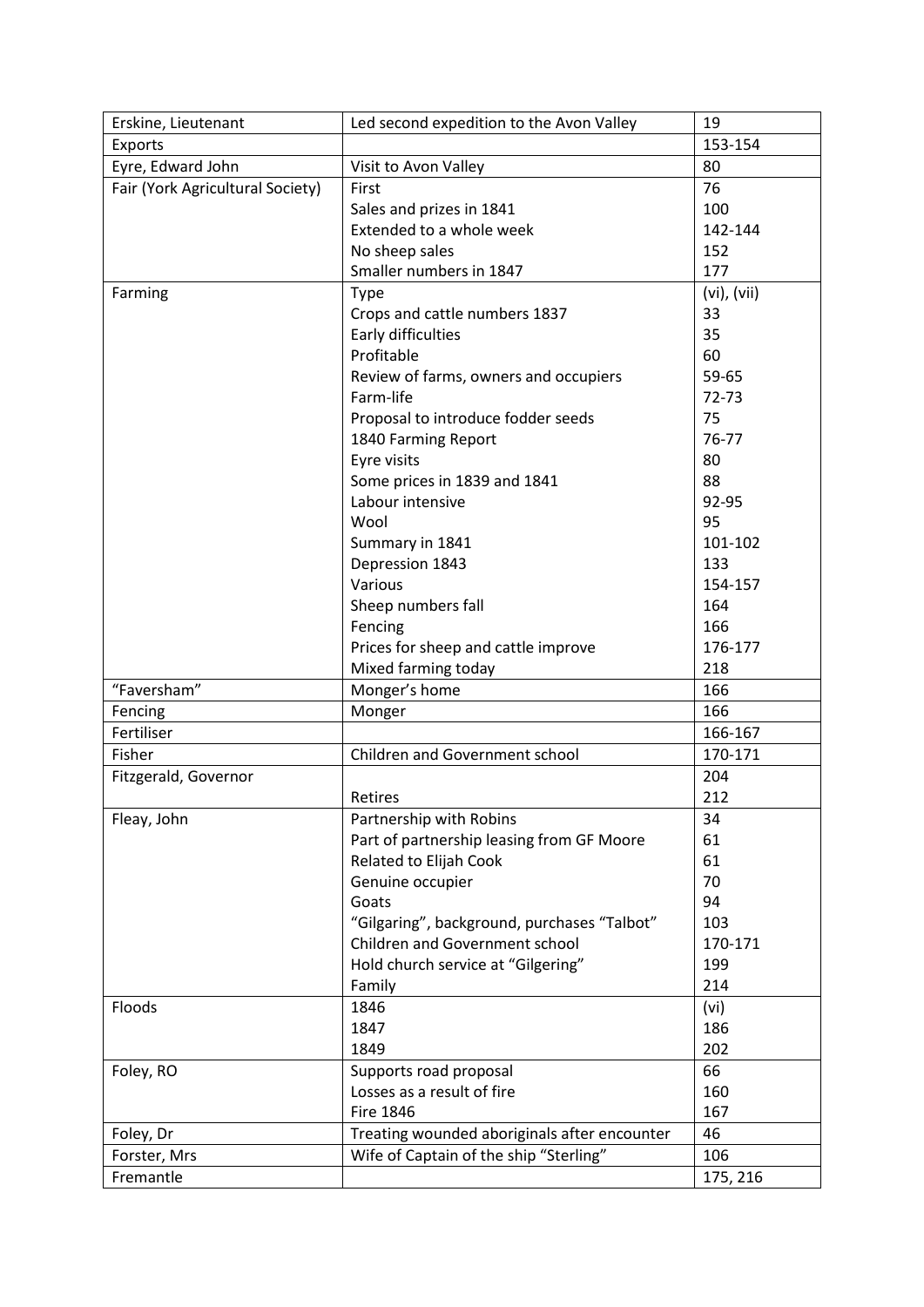| Fruin                      | Shepherd                                     | 106      |
|----------------------------|----------------------------------------------|----------|
| Garden produce             | Increase                                     | 101      |
|                            | Later neglect in favour of wheat and oats    | 102      |
| Geraldine                  |                                              | 204      |
| Giles                      | Erects 19 Mile Inn                           | 72       |
| "Gilgaring" or "Gilgering" |                                              | 103      |
|                            | Church service                               | 199      |
|                            | St Peter's Church                            | 200      |
| Giustiniani, Dr Louis      | Came to Colony                               | 44       |
|                            | Report that aboriginals were being provoked  | 46       |
|                            | Dismissed as being unfit                     | 47       |
| "Grassdale"                | Farm                                         | 61       |
|                            | Acquired by RH Bland, sold to Thomas Brown   | 104-5    |
|                            | Reference                                    | 110      |
|                            | Description                                  | 113      |
|                            | Chinese labour                               | 184      |
| Grasstrees (blackboy)      | Roofing material                             | 31       |
| Grants-first               |                                              | 23, 27   |
|                            | Some grants now surveyed, given deeds        | 121      |
| Green (soldier)            | Killed by a spear while stationed at the     |          |
|                            | homestead of Barker and Sewell               | 46, 223  |
| Greenmount                 | Route of first settlers                      | 28       |
|                            |                                              |          |
|                            | Attack on Chipper                            | 40<br>62 |
| Gregory                    | Grant                                        |          |
| Gregory, AC, FT and HC     | Explorations                                 | 203-204  |
| Grindall, R                | Signs memorial requesting stipend for priest | 110      |
| Guano                      |                                              | 166-167  |
| "Gwambygine"               | Subdivision                                  | 217      |
| Habgood, W                 | On Northam roads committee                   | 131      |
| Hale, Bishop               |                                              | 199-200  |
| Half-way house             |                                              | 71       |
| Hamersley, Edward          | Genuine occupier                             | 70       |
|                            | Purchase of "Wilberforce" and "Woodside"     | 104      |
| Hancock, James             | Cartage                                      | 120      |
| Hardey John W              | Part of third expedition to Avon Valley and  | 20       |
|                            | beyond                                       |          |
|                            | Grant                                        | 25,62    |
|                            | Next to brother                              | 63       |
|                            | One brother goes to England                  | 69       |
|                            | Drives York to Guildford in a day            | 70       |
|                            | Discussion with Viveash                      | 80       |
|                            | Signs memorial requesting stipend for priest | 110      |
|                            | Chair of Government roads committee          | 130      |
| Hardey, Joseph             | With first settlers                          | 28       |
|                            | Grant                                        | 62       |
|                            | Family and optimism                          | 63-64    |
|                            | Supports road proposal                       | 66       |
|                            | One brother goes to England                  | 69       |
|                            | Gives land for Smithies' meeting house       | 84       |
|                            | Neighbours to the Browns                     | 114      |
| Harper, Charles            | Of Toodyay, becomes a priest, goes to York   | 198-199  |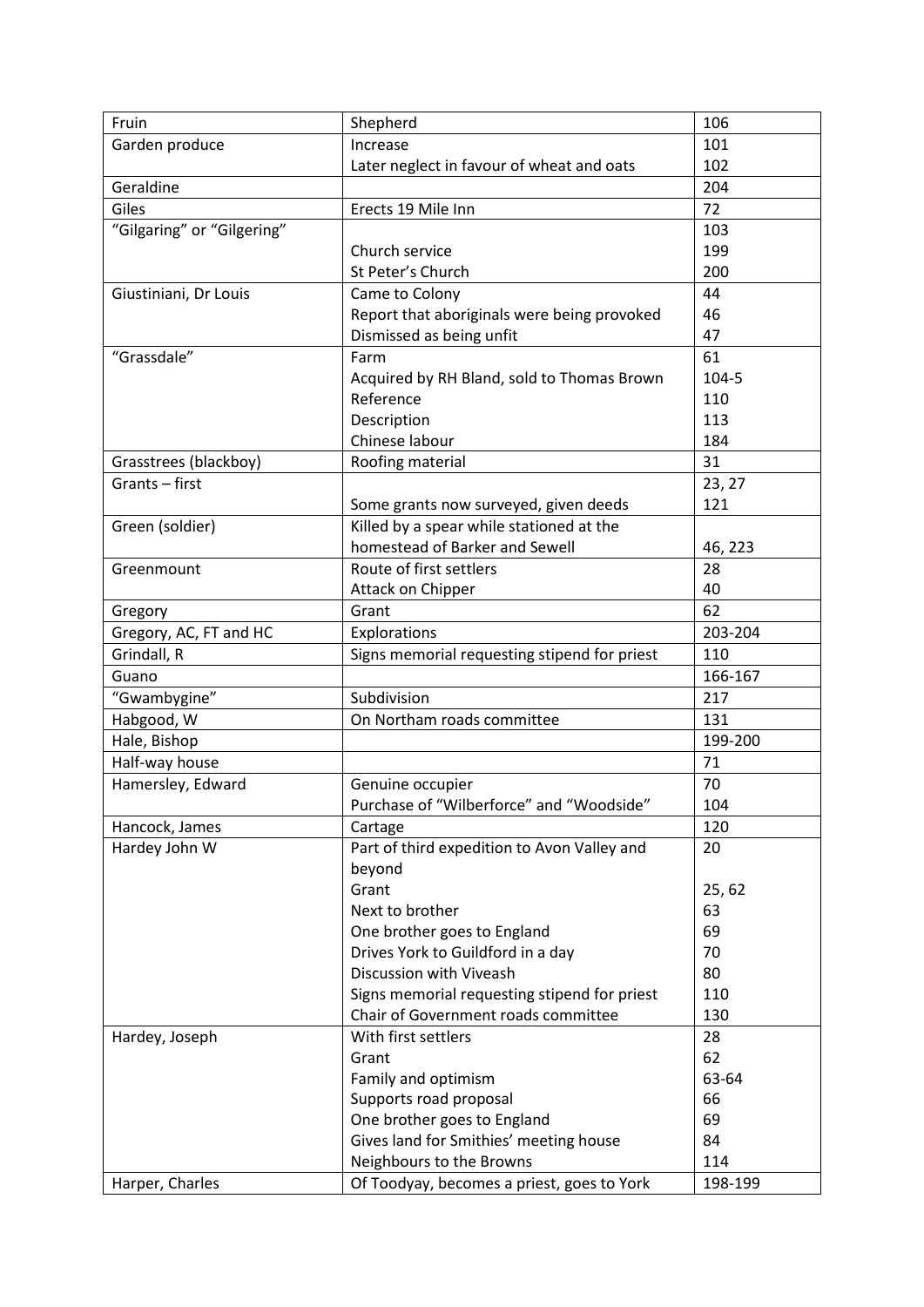| Harris, Dr            | Report                                      | 55           |
|-----------------------|---------------------------------------------|--------------|
| Harms, J              | Mail between Guildford and King George's    | 90           |
|                       | Sound                                       |              |
| Hay, RW               | Of colonial office                          | 53           |
| Heffron, Constable    |                                             | 46           |
| "Helena-Mena"         | Monger and Shenton's schooner               | 166          |
| Hewshaw (Henshaw?)    | Children and Government school              | 170          |
| Hill, H               | Constructs courthouse in 1842               | 117          |
| Hillman               | Assistant surveyor                          | 66           |
| Hinds, C              | On Northam roads committee                  | 131          |
|                       | Chairs church meeting                       | 159          |
| Hong Kong             | Sandalwood                                  | 186          |
| Hoops, William        | Marries Margaret, daughter of RG Meares     | 126          |
| Horsebreeding         |                                             | 88           |
|                       | For the Indian market                       | 95           |
|                       | Importation of small breeds                 | 101          |
|                       | Export                                      | 139, 154     |
|                       | <b>Thomas Brown</b>                         | 173-174      |
| Hotham                |                                             | 67           |
| "Houghton"            |                                             | 104          |
| Hutt                  | Region                                      | 203          |
| Hutt, John (Governor) | Concerned about aboriginals                 | 50           |
|                       | Arrival in the Colony                       | 81           |
|                       | Proclamation that unimproved land was to    |              |
|                       | revert to the Crown                         | 81-82        |
|                       | Announces aboriginal school                 | 116          |
|                       | Land tax bill withdrawn                     | 91-92        |
|                       | Attends York Agricultural Society fair 1841 | 100          |
|                       | Bounty proposal                             | 136          |
|                       | Road                                        | 152          |
| Hutt, William         | South Australia                             | 81           |
|                       | Agent for the Colony in London              | 82           |
|                       | Meets York Agricultural Society to discuss  |              |
|                       | convicts                                    | 150-151      |
| Indenture system      |                                             | 90           |
| India                 |                                             | 95, 154, 173 |
| Irwin, Captain        | 1853 journey to York                        | 54           |
|                       | "Grassdale"                                 | 62           |
|                       | Tax on sandalwood proposal                  | 175          |
|                       | On Chinese labour                           | 181          |
|                       | Education                                   | 187          |
| Isaac and Johns       | Tenant farmers on Stone's property          | 59-60        |
| Jarrah                |                                             | 16           |
| Jones (settler)       | Murdered                                    | 47, 104, 223 |
| Kenworthy             |                                             | 200          |
|                       | Grant of Lot 4                              | 159          |
|                       | Children and Government school              | 170-171      |
|                       | Land to be used by Solomon Cook             | 200          |
| King Dick's Line      |                                             | 196-197      |
| King George's Sound   |                                             | 66, 67       |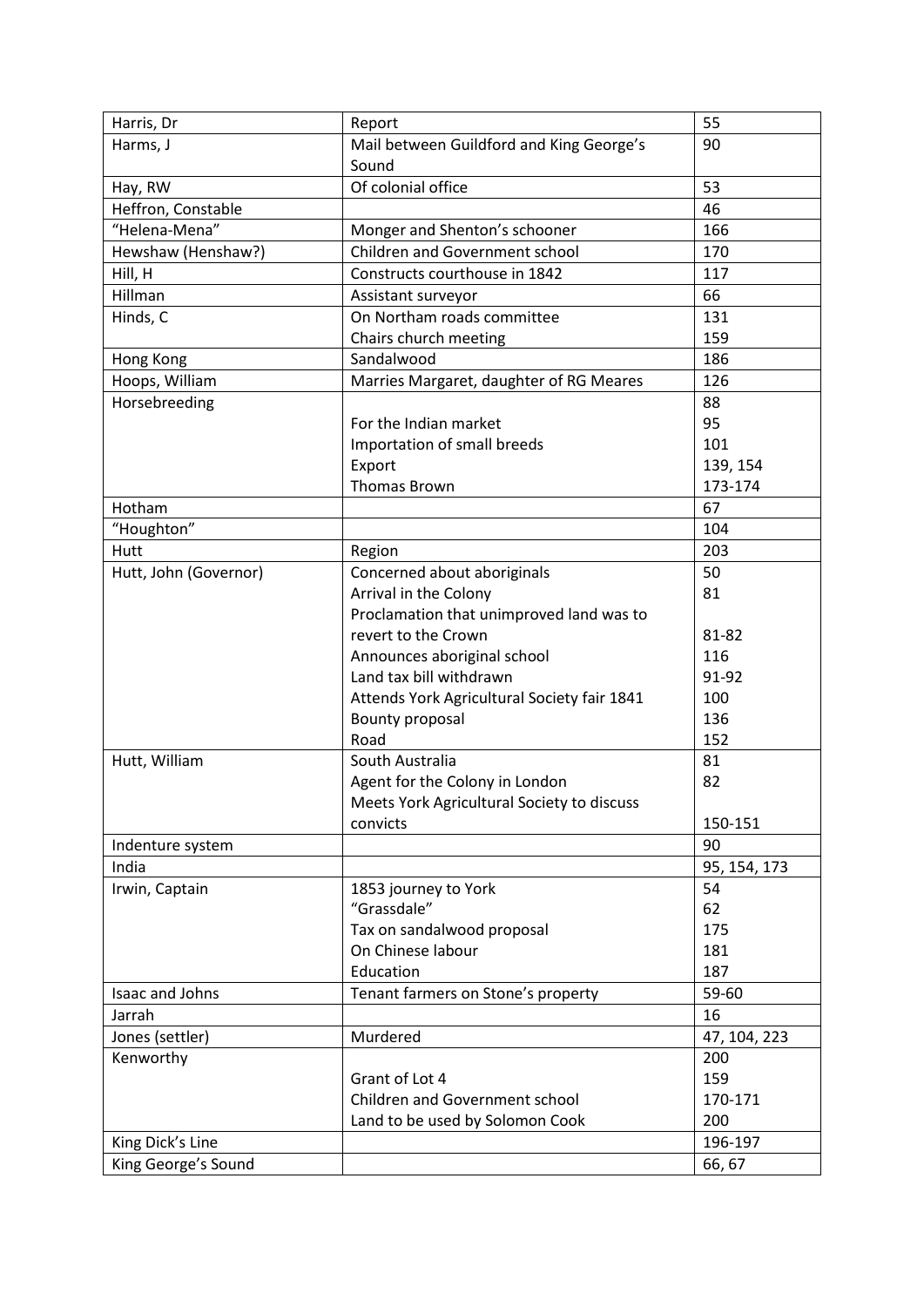| "King's Head"     | <b>Built 1839</b>                            | 89          |
|-------------------|----------------------------------------------|-------------|
| "Knockbrack"      | <b>Burges station at Bowes River</b>         | 204         |
| Knott             | <b>Children and Government school</b>        | 170-171     |
|                   | Murder                                       | 220         |
| Kojonup           |                                              | 67          |
| Lake Brown        |                                              | 203         |
| Lake Matilda      |                                              | 67          |
| Lakes, The        | Inn                                          | 53          |
| Labour shortage   |                                              | 90, 120     |
|                   | Labourers needed                             | 140-141     |
|                   | Cost of labour                               | 147         |
|                   | Need for convicts                            | 162-163     |
|                   | Attempts to obtain                           | 179-180     |
|                   | Chinese, convicts                            | 181-183     |
|                   | Pentonville convicts                         | 192-193     |
|                   | Open letter from ER Parker                   | 194         |
| Land              | Natural state savannah woodland              | (ix)        |
|                   | Legislated price of                          | 83, 145-146 |
|                   | Land regulations                             | 164, 216    |
| Landor and Knight | Cornmill                                     | 87          |
|                   | Importing Anglo-merino rams                  | 101         |
| Landor, E W       | Writer of "The Bushman" and "Colonicus"      | 118         |
|                   | Fair observations                            | 144         |
| Landor, Henry     | Medical officer for aboriginals              | 118         |
|                   | On Government Roads committee                | 130         |
|                   | Searches for inland sea                      | 144-145     |
|                   | Tending to the sick                          | 191         |
| Landor, William   | Signs memorial requesting stipend for priest | 110         |
| Leake, George     | Legislative Council                          | 81          |
|                   | On Government Roads committee                | 130         |
|                   | On foreign flour and grain                   | 146         |
|                   | No sales of foreign flour                    | 151         |
|                   | <b>Exports sheep to Mauritius</b>            | 154         |
| Leake, Luke       | Sandalwood                                   | 186         |
| Lefroy, A         | Assisting W Burges; goes home                | 167         |
| Lefroy HM         | Proposed instructor for new school at York   | 79          |
|                   | Searches for inland sea                      | 144-145     |
| Leroux            | Cart being driven by Chipper                 | 40          |
|                   | Survey enables grant                         | 121         |
| Lewis, Mr         |                                              | 106         |
| Lloyd's Inn       | (Nineteen Mile Inn)                          | 72          |
| Local boards      | Setting up                                   | 184         |
| Lochee, Francis   | Arrival in colony                            | 69          |
|                   | At York Agricultural Fair                    | 98          |
|                   | Apology for meeting                          | 149         |
|                   | On Education Committee                       | 187         |
| Lock              | <b>Working for Burges</b>                    | 168         |
| Lockier           |                                              | 64          |
| Lockyer, Joseph   | First mail contract                          | 90          |
| Lukin, L          | At York Agricultural Society formation       | 75          |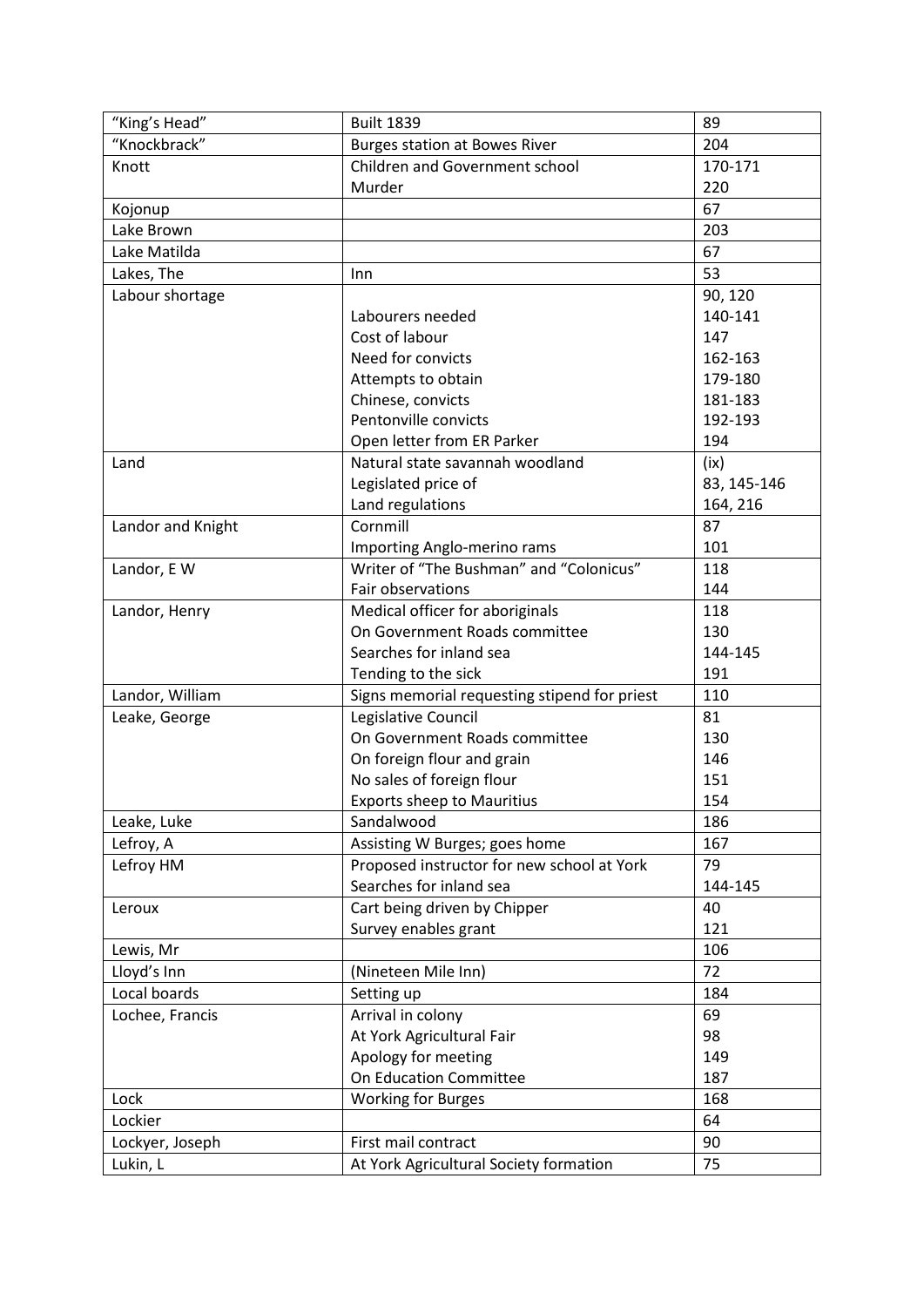| Mackie River            |                                               | 62          |
|-------------------------|-----------------------------------------------|-------------|
| Macleod                 | Hunts for murderers of soldier Green          | 46          |
| <b>Mahogany Creek</b>   | Toll road collection place, inn built         | 69, 152-153 |
|                         | Revenue                                       | 176         |
|                         | Tolls reinstated                              | 196         |
| Mail service            | First service                                 | 89-90       |
|                         | From Guildford to Toodyay                     | 122         |
| Manges (Monger?)        | <b>Exports sheep to Mauritius</b>             | 154         |
| Marwick family          |                                               | 94          |
| Meares, Captain Richard |                                               | 11          |
| Goldsmith               | Biography                                     | 124-7       |
|                         | Quarrels and daughters' marriages             | 126         |
|                         | Census                                        | 128         |
|                         | Proposes toll at Mahogany Creek               | 152-153     |
|                         | Dog problem                                   | 161-162     |
|                         | School                                        | 169         |
|                         | Discovery of copper                           | 172         |
|                         | Chinese labour                                |             |
|                         |                                               | 181, 183    |
|                         | School                                        | 189         |
|                         | On first school committee                     | 190         |
|                         | Arranges for "cottage parsonage"              | 198         |
|                         | On bridge committee                           | 202         |
|                         | Family                                        | 214         |
| Meares, Ellen           | Signs memorial requesting stipend for priest  | 110         |
|                         | School                                        | 189         |
| Meares, Margaret        | <b>Marries William Hoops</b>                  | 126         |
| Meares, RJ              | Signs memorial requesting stipend for priest  | 110         |
| Meares, Seymour         | Discovery of copper                           | 172         |
|                         | Chinese labour                                | 183         |
| Meares, Vittoria        | <b>Marries Samuel Burges</b>                  | 126         |
| Mears, Rev W            | Proposed instructor for new school at York    | 79          |
|                         | Dines with Viveash                            | 94          |
|                         | Offers services at York, Addington, Beverley, |             |
|                         | Northam and Toodyay (1841)                    | 108         |
|                         | Appointed Acting Chaplain of Convicts         | 109         |
|                         | Clergyman                                     | 113         |
|                         | Leaves on account of illness                  | 198         |
| Mellersh, J             | At York Agricultural Society formation        | 75          |
| Mills                   |                                               | 87          |
|                         | Landor and Knight                             | 87          |
| Millett, Janet          | Cited                                         | 37          |
|                         | Cited                                         | 143         |
|                         | On convicts                                   | 211         |
| Millington              | <b>Assisting W Burges</b>                     | 167         |
| <b>Minerals</b>         | Rock crystal, limestone and granite           | 18          |
|                         | Copper                                        | 172         |
|                         | Western Australian Mining Company             | 195         |
|                         | Dr F von Sommer reports                       | 195-196     |
|                         | Murchison River lead mine                     | 204         |
|                         | Discovery of gold                             | 218         |
|                         |                                               |             |
| Mission House, York     |                                               | 46          |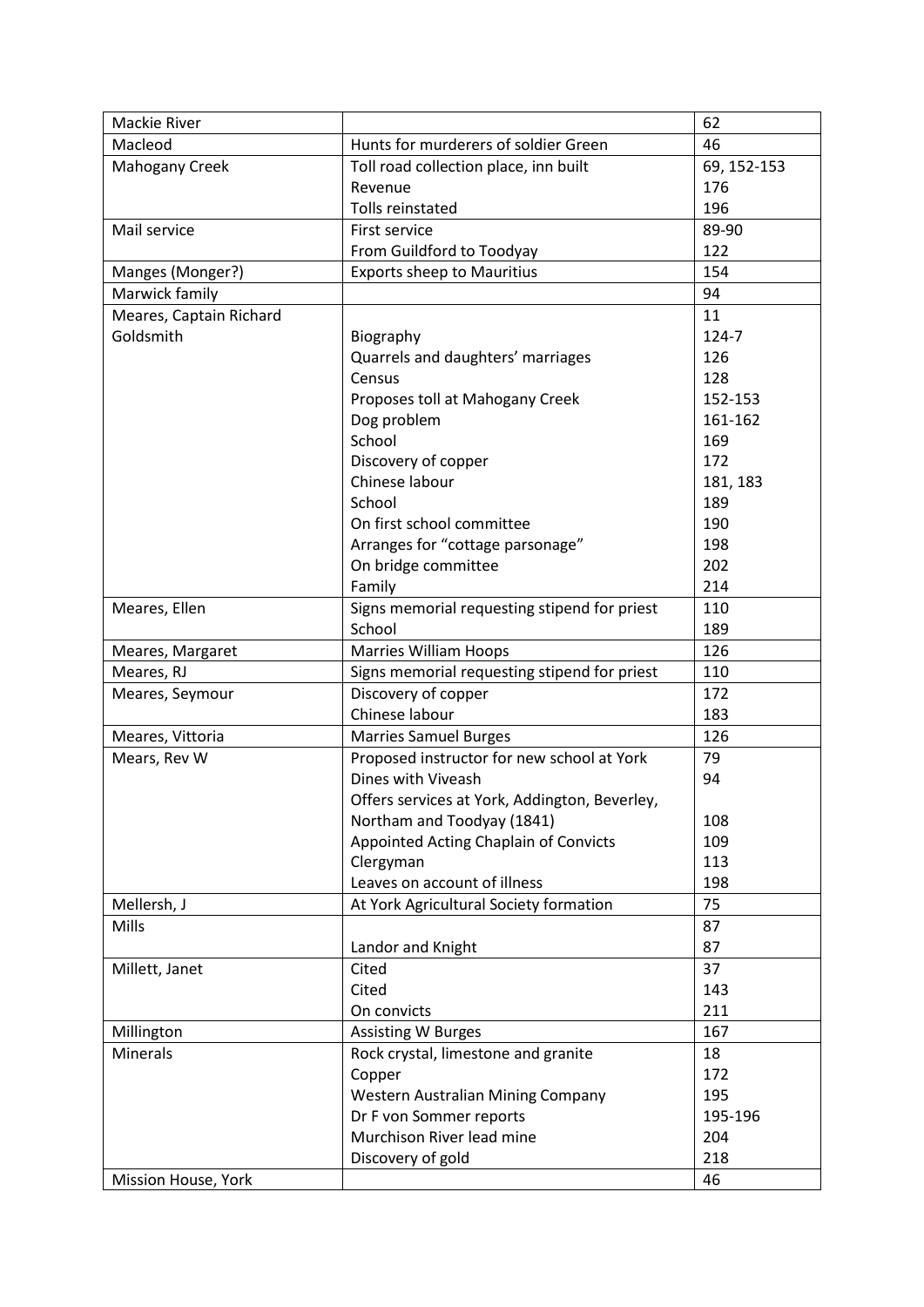| Mitchell, Rev W         | Replaced Dr Giustiniani                            | 47           |
|-------------------------|----------------------------------------------------|--------------|
| Mitcheson, W            | Northam Church committee member                    | 159          |
| Monger, JH              | Background                                         | 53           |
|                         | First wattle and daub hotel                        | 53           |
|                         | First store                                        | 53           |
|                         | Genuine occupier                                   | 70           |
|                         | Hosts first York Agricultural Society Fair         | 76           |
|                         | Mill                                               | 87           |
|                         | Hosts 1841 dinner for fair                         | 98           |
|                         | Fruin becomes foreman of his mill                  | 106          |
|                         | Signs memorial requesting stipend for priest       | 110          |
|                         | Survey enables grants                              | 121-122      |
|                         | Exports sheep to Mauritius (?)                     | 154          |
|                         | Exports sandalwood                                 | 165          |
|                         | Sells fencing on credit                            | 166          |
|                         | Children and Government school                     | 170-171      |
|                         | Chinese labour                                     | 181, 183     |
|                         | On bridge committee                                | 202          |
|                         | Family                                             | 214          |
|                         | Subdivision of estate                              | 217          |
|                         |                                                    |              |
| Monger, JT              | Signs memorial requesting stipend for priest       | 110          |
| Monger's store          | Construction                                       | 53           |
|                         | Well                                               | 76           |
|                         | Sandalwood exchange                                | 165          |
| Moore, GF               | With first settlers                                | 28           |
|                         | Visits cave                                        | 29           |
|                         | Aboriginal shooting following a robbery            | 39           |
|                         | Leasing farm and largest flock holder              | 61           |
|                         | Report on "natives"                                | 77           |
| Moore River             |                                                    | 97, 129      |
| Morgan, Abraham William | Of "Bardeen", marries Annie Morrell                | 104          |
| Morgan, J               | 1832 journey to York                               | 53-55        |
|                         | Family                                             | 214          |
| Morrell, Annie          | Marries Abraham William Morgan                     | 104          |
| Morrell, F              | Northam Church committee member                    | 159          |
| Morrell, John           | Arrival and settlement at Northam                  | 67-68        |
|                         | Genuine occupier                                   | 70           |
|                         | Daughter, misfortunes, death                       | 104, 221-223 |
|                         | <b>Exports sheep to Mauritius</b>                  | 154          |
|                         | Family                                             | 214          |
| Morrell, Richard        | Prepares plan for Northam church                   | 159          |
| Mt Bakewell             | Discovery                                          | 18           |
|                         | <b>First settlers</b>                              | 29           |
|                         | Description 1832                                   | 56           |
|                         | <b>Meares</b>                                      | 125          |
|                         |                                                    | 103          |
| Mt Brown                |                                                    |              |
| Mt Hardey estate        | Subdivision                                        | 217          |
| Mundy                   | Children and Government school                     | 170          |
| <b>Murchison River</b>  |                                                    | 204          |
| Nash, RW                | <b>On Education Committee</b>                      | 187          |
| Nineteen Mile Inn       | Erection in pub by Giles, later called Lloyd's Inn | 72           |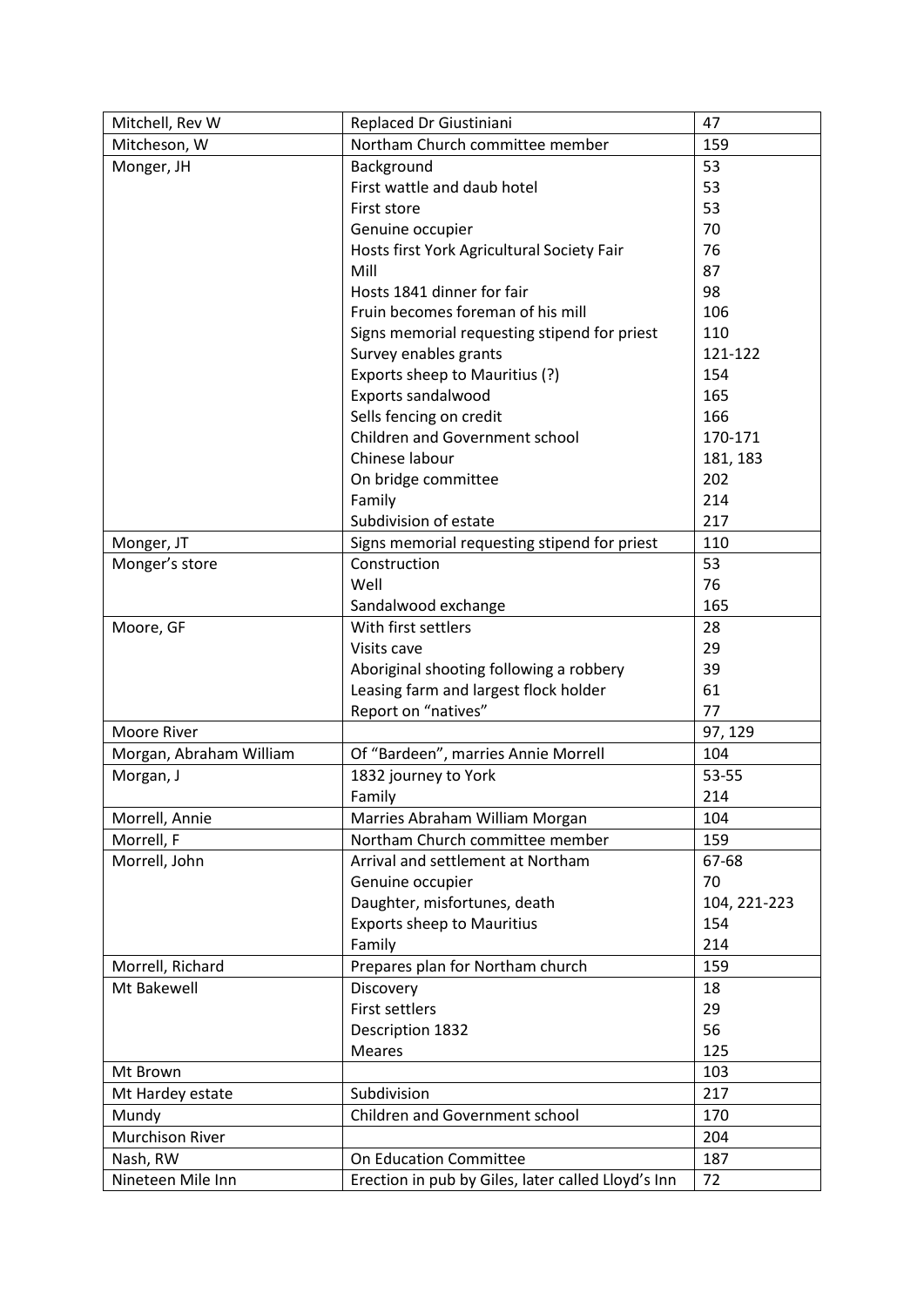| "Norman"              | Subdivision                                                                 | 217     |
|-----------------------|-----------------------------------------------------------------------------|---------|
| Northam               |                                                                             | 64      |
|                       | Church services                                                             | 108     |
|                       | Road committee                                                              | 131     |
|                       | Meeting to discuss a church, plan for church                                | 159     |
|                       | Church site surveyed                                                        | 159-160 |
|                       | Shepherds' trade union                                                      | 180     |
|                       | Railway                                                                     | 218     |
| "Northbourne"         | Parker farm                                                                 | 62      |
| Ogle N                | Cited                                                                       | 38      |
| Onslow                | At York Agricultural Society formation                                      | 75      |
| Parker, Edward R      | Open letter about labour shortage                                           | 194     |
|                       | Criticism of the Perth York Road                                            | 197     |
| Parker, John          | Signs memorial requesting stipend for priest                                | 110     |
| Parker, Stephen       | Grant and family                                                            | 62      |
|                       | Supports road proposal                                                      | 66      |
|                       | Genuine occupier                                                            | 70      |
|                       |                                                                             | 110     |
|                       | Signs memorial requesting stipend for priest<br>On Beverley roads committee | 131     |
|                       | Member of first Race Club Committee                                         | 142     |
|                       |                                                                             | 155-156 |
|                       | Vineyard praised                                                            |         |
|                       | Discovery of copper                                                         | 172     |
| Parker sons           |                                                                             | 62      |
|                       | Family                                                                      | 214     |
| Parker, SS Jnr        | On bridge committee                                                         | 202     |
| Parkhurst boys        |                                                                             | 122-124 |
|                       | More wanted                                                                 | 162     |
|                       | Satisfaction with work                                                      | 177-178 |
|                       | Preferred to convicts by some farmers                                       | 193     |
|                       | Saved farmers from ruin                                                     | 195     |
| Partnership tradition | Bland and Trimmer, Robins and Fleay, Dodd and                               | 34      |
|                       | Thompson, Burges brothers                                                   |         |
| Pattison, Constable   | And dog problem                                                             | 162     |
| Peel, Thomas          |                                                                             | 62      |
|                       | Legislative council                                                         | 81      |
| Peninsular Farm       |                                                                             | 62      |
| Perth Public School   |                                                                             | 187     |
| Phillips, JR          | <b>Resident Magistrate of Albany</b>                                        | 168     |
| Phillips, SP          | Government Resident of Toodyay and                                          |         |
|                       | exploration north                                                           | 97      |
|                       | Visited by the Browns                                                       | 205     |
| Poisonous plants      |                                                                             | 37      |
|                       | Eyre's observations about                                                   | 80      |
|                       | Scully                                                                      | 97      |
|                       | Appeal for funds for research                                               | 100-101 |
| Pooley, Thomas        | Went searching for Beacham after Chipper                                    | 41      |
|                       | attack                                                                      |         |
| Population            | Colony, January 1840                                                        | 83      |
|                       | York, 1841                                                                  | 84      |
|                       | Each year                                                                   | 225     |
| Postmaster            | Salary for                                                                  | 90      |
|                       |                                                                             |         |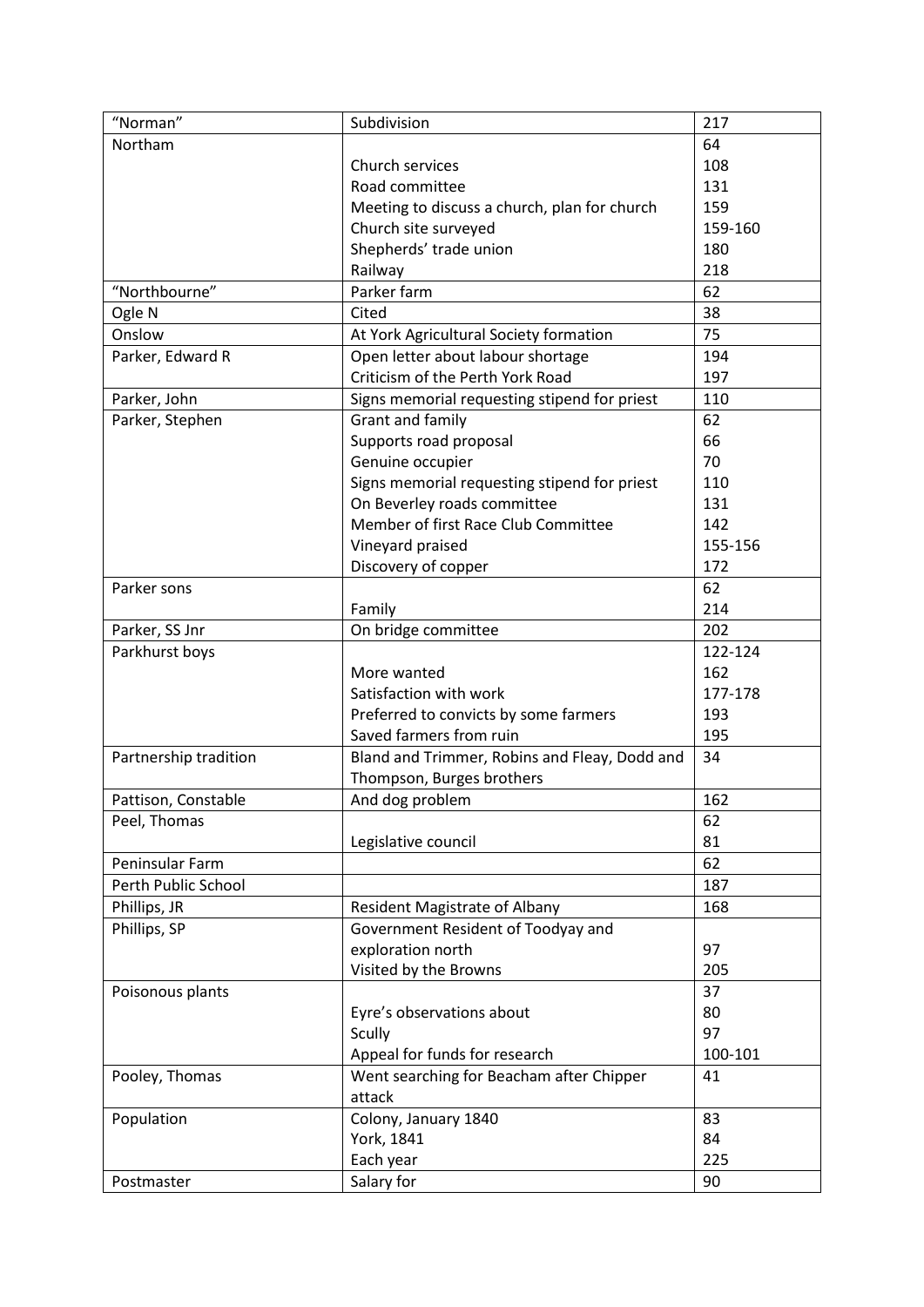|                               | Teede                                             | 190     |
|-------------------------------|---------------------------------------------------|---------|
| Powell, Sergeant              | Children and Government school                    | 170     |
| Pownall, Rev G P              | Appointment                                       | 199     |
| Pratt, C                      | Profitable farm                                   | 60      |
|                               | At York Agricultural Society formation            | 75      |
| Prices of goods               | <b>Citing Eliza Brown</b>                         | 111     |
|                               | Oversupply                                        | 133-134 |
| Queecherup                    |                                                   | 67      |
| Quarterman                    |                                                   | 94      |
| Race Club                     | Formation                                         | 142     |
| Railway                       |                                                   | 218     |
| Rainfall                      |                                                   | (viii)  |
| Rammed earth                  |                                                   | 31, 57  |
| Reaping machine               |                                                   | 167     |
| Reilly, JT                    |                                                   | 178     |
| Residency                     |                                                   | 74      |
|                               | Barracks for the soldiers 1839                    | 89      |
| <b>Resident Magistrate</b>    | <b>Duties</b>                                     | 160     |
|                               | [Also, see Bland and Meares]                      |         |
| Reveley, WH                   | Grant                                             | 25      |
| Ridley, J                     | Northam Church committee member                   | 159     |
| Road from Guildford to        |                                                   |         |
| Fremantle                     |                                                   | 175-176 |
| Road from Guildford to York   |                                                   | $5-6$   |
|                               | State of road                                     | 35      |
|                               | Attack on Chipper                                 | 40      |
|                               | Necessity to carry guns, eternal forest           | 49-50   |
|                               | Bogs and sand                                     | 52      |
|                               | Morgan's journey in October 1832                  | 53-54   |
|                               | "Traveller's Joy"                                 | 54      |
|                               | Meeting 1838 decide road should be a toll road    | 65-66   |
|                               | Proposals                                         | 67      |
|                               | <b>Mahogany Creek</b>                             | 69      |
|                               | Improved                                          | 71      |
|                               | Bad state in 1842                                 | 90      |
|                               | Cost of transport and state of road (Eliza Brown) | 111     |
|                               | Roads committees                                  | 130-131 |
|                               | Road impassable                                   | 147     |
|                               | "Shocking"                                        | 151-152 |
|                               | Toll gate at Mahogany Creek                       | 152-154 |
|                               | Constables assemble men to fix road annually      |         |
|                               | for wool conveying                                | 160-161 |
|                               | Still bad despite tolls                           | 176     |
|                               | Mahogany Creek tolls reinstated                   | 196     |
|                               | King Dick's Line                                  | 196-197 |
|                               | Criticism by Edward Parker                        | 197     |
| Road from Toodyay to Beverley |                                                   | 174-175 |
|                               | York to Beverley impassable                       | 206-207 |
| Road Trust                    | Formation                                         | 71      |
| Robins, Ben                   | Partnership with Fleay                            | 34      |
|                               | Leasing a property from Moore with others         | 61      |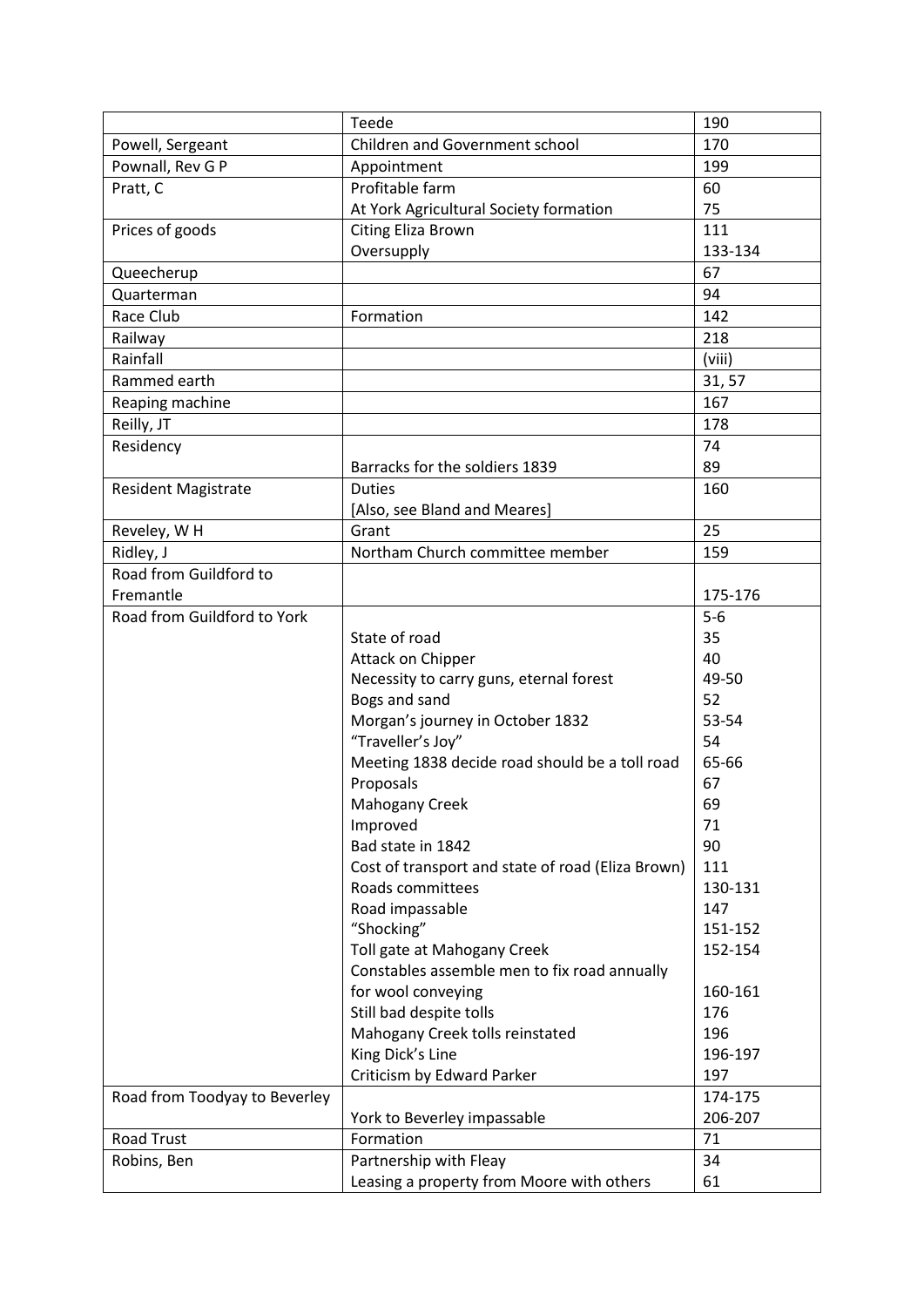|                          | Fire                                           | 167            |
|--------------------------|------------------------------------------------|----------------|
|                          | Opinion re Avon settlers                       | 175            |
| Roe, JB                  | On Government Roads committee                  | 130            |
| Roe, JS                  | Accompanied first settlers                     | 28             |
|                          | 1853 Journey to York                           | 54             |
|                          | Hutt, Bowes and Buller                         | 203            |
| Ronan's Well             | Proposed town                                  | 26             |
|                          | Stopping place                                 | 72             |
| Rottnest                 |                                                | 48             |
| Royal Geographic Society | Read paper on Western Australia                | 50             |
| Russell, Lord John       |                                                | 92             |
| Saint John's Church      | Construction                                   | 77             |
| Sandalwood               | Discovery                                      | 21             |
|                          | Discussion                                     | 164-166        |
|                          | Exports                                        | 173            |
|                          | Export tax                                     | 175            |
|                          | Shipment on "Bandicoot" to Hon Kong            | 186            |
|                          | Exports                                        | 187            |
|                          | Toll free carts                                | 196            |
| Scab                     |                                                | 73             |
|                          | Disappearing                                   | 101            |
| Schoales, John           | And Parkhurst boys                             | 122            |
|                          | <b>Guardian of Juvenile Immigrants</b>         | 162            |
| School                   |                                                | 78             |
|                          | Attempts to establish an aboriginal school     | 116, 144       |
|                          | Sweetman applies for permission to establish a |                |
|                          | school                                         | 169            |
|                          | <b>Education committee</b>                     | 187            |
|                          | Sweetman's school not progressing              | 188            |
|                          | Teede, committee                               | 189-190        |
|                          | Religious teaching                             | 190-191        |
| Scott                    | Drowned                                        | 104            |
| Scott, D                 | <b>Exports sheep to Mauritius</b>              | 154            |
| Scully, Captain John     | Explores north or Toodyay                      | 96-97          |
|                          | <b>Resident Magistrate of Toodyay</b>          | 128            |
|                          | On Toodyay roads committee                     | 131            |
|                          | <b>Bolgart Spring</b>                          | 203            |
| Shanghai                 | Sandalwood                                     | 165            |
| Sheep                    | Prices                                         | 134            |
|                          | <b>Export to Mauritius</b>                     | 137, 154       |
|                          | Boiling down                                   | 155            |
|                          | Sheep farming today                            | 218            |
| "Sheep-land"             |                                                | 19 (foot), 20, |
|                          |                                                | 25             |
| Sheep washing            |                                                | 93             |
|                          | Irksome                                        | 157            |
| Shenton, George          | Schooner                                       | 166            |
| Shepherd, RV             | Looking for cow                                | 94             |
| Shepherds' trade union   |                                                | 180-181        |
| Short, Bishop            | Dedicates St John's                            | 198            |
| Singapore                | Sandalwood                                     | 165, 173       |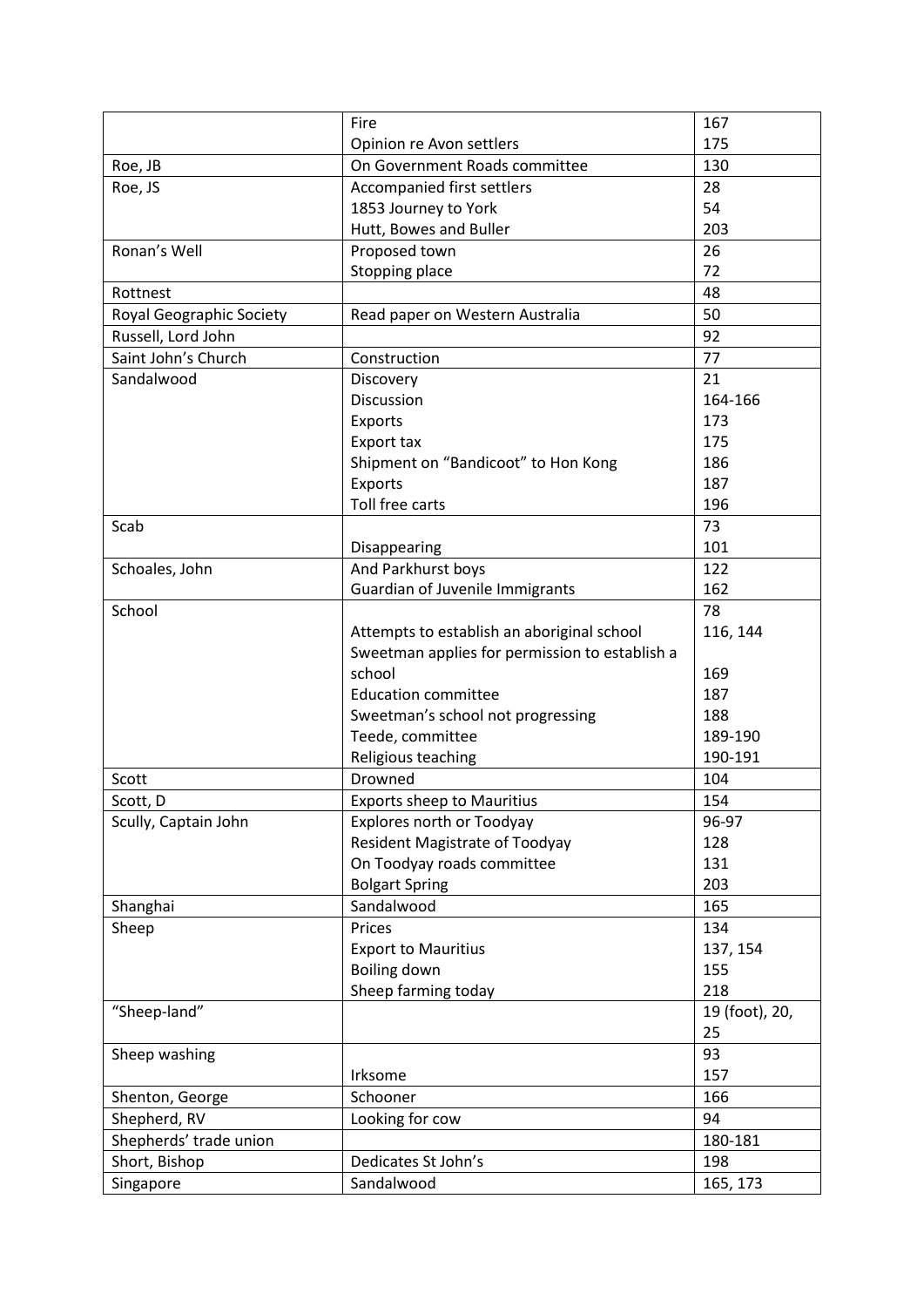| Skippon, William             | Carpenter                                     | 87          |
|------------------------------|-----------------------------------------------|-------------|
| Slade, F                     | On Toodyay roads committee                    | 131         |
|                              | Visited by the Browns                         | 205         |
| Smith, John                  | Arrival, brother in law of Dr Viveash         | 69-70       |
|                              | At York Agricultural Society formation        | 75          |
|                              | Ploughing                                     | 94          |
|                              | Prize at York Agricultural Show               | 100         |
|                              | Partnership with Viveash                      | 103         |
|                              | On Beverley roads committee                   | 131         |
|                              | Member of first Race Club Committee           | 142         |
|                              | Road impossible for a laden cart              | 152         |
|                              | Children and Government school                | 170         |
| Smith (of Half-way house)    |                                               | 71          |
| Smithies, Rev J              | School in Wanneroo, 1852 moved to York        | 77, 84, 116 |
| Solomon                      | Farm                                          | 60          |
| Soldiers                     | Sent to protect the settlers                  | 35          |
|                              | Aboriginal shooting following a robbery       | 39          |
|                              | Soldier Green is speared and killed, hunt for |             |
|                              | murderers                                     | 46          |
|                              | 20 extra soldiers sent to York                | 47          |
|                              | Commandant takes up quarters in York          | 47          |
|                              | Viveash                                       | 94          |
|                              | Accompany surveyor                            | 113         |
| Sommer, F von                | Mineral report, Toodyay                       | 195-196     |
| Southern Cross               | Gold                                          | 218         |
| Squatting                    | Proposed laws against                         | 85-87       |
|                              | <b>Squatting Act</b>                          | 164         |
| "St Aubyn's"                 | Grazing and horse-breeding                    | 95          |
| Stanley, Lord                | Opening up land                               | 145         |
| Stirling, James, Lieutenant  | October 1930 expedition to Avon Valley        | 20          |
| Governor                     | Throws the district open for land selection   | 23          |
|                              | Appoints magistrates                          | 43          |
|                              | Inducing settlers to stay                     | 57          |
|                              | Visit to Avon Valley and Bland                | 57          |
|                              | "Grassdale"                                   | 61          |
|                              | Departure from the Colony                     | 81          |
|                              | Agent for the Colony in London                | 82          |
| Stirling W (nephew of James) | Part of third expedition to Avon Valley and   | 20          |
|                              | beyond                                        |             |
| Stock route to Albany        |                                               | 67          |
| Stone                        | Owns land tenanted by Isaac and Johns         | 59-61       |
| Stone, GF                    | On Education Committee                        | 187         |
| <b>Stokes</b>                | Scouring wool                                 | 157         |
| Stokes, J Lort               | Journey to York 1838                          | 57-58       |
| Strange, Richard             | Scabbing                                      | 94          |
| Surveys                      | And squatting laws                            | 87          |
|                              | Proper surveys being carried out 1842         | 119, 121    |
| Sweetman, Thomas             | Clerk of Monger; teacher                      | 169-170     |
|                              | Children and Government school                | 170-171     |
|                              | Taken ill, school not progressing             | 188         |
| Symmons, C                   | Instructor to "natives"                       | 50          |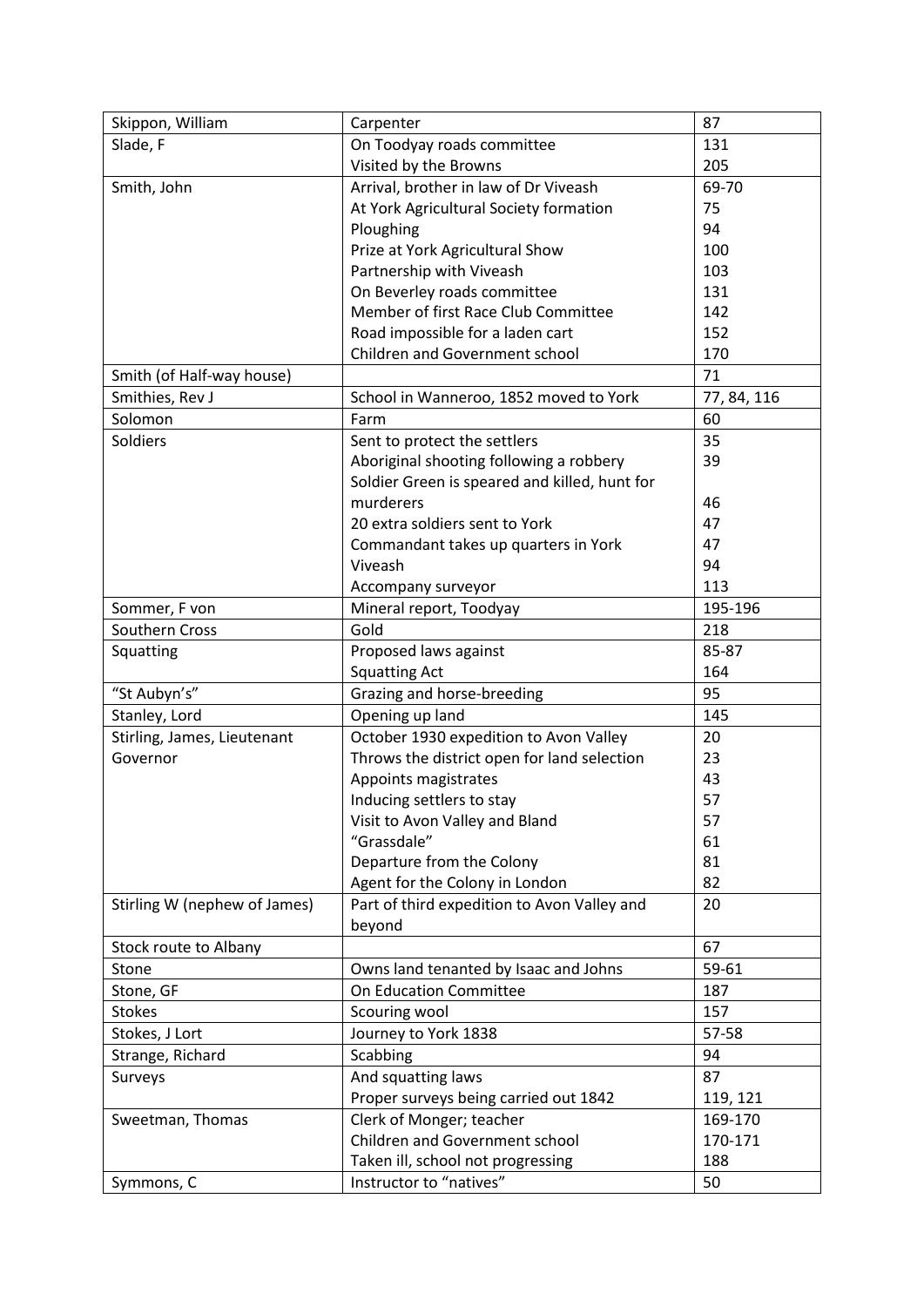| "Talbot"                  | Purchased by Fleay                            | 103           |
|---------------------------|-----------------------------------------------|---------------|
| Tanner, William           | Appointed as a magistrate                     | 42            |
|                           | Trip to England                               | 60            |
|                           | Legislative Council                           | 81            |
|                           | <b>Receives the Browns</b>                    | 106           |
|                           | On Government Roads committee                 | 130           |
|                           | President of York Agricultural Society        | 140           |
| Thompson, John            | With first settlers, visits cave              | 29            |
|                           | Partnership with Dodd                         | 34            |
|                           | Signs memorial requesting stipend for priest  | 110           |
| "Throsell"                | Subdivision                                   | 217           |
| Timber                    | Trial shipment of hardwoods                   | 137           |
| "Tipperary"               |                                               | 64, 103, 110, |
|                           |                                               | 127           |
|                           | Fair                                          | 142           |
|                           |                                               | 161           |
|                           | Shearing and wool conveying                   |               |
|                           | Samuel Burges                                 | 206           |
| Toodyay                   |                                               | 88            |
|                           | Mail service                                  | 122           |
|                           | Progress                                      | 128           |
|                           | Population                                    | 129           |
|                           | Roads committee                               | 131           |
|                           | First Town Lot sold                           | 159           |
|                           | Shepherds' trade union                        | 180           |
|                           | Toll at Twelve Mile Spring                    | 197           |
|                           | <b>Explorations north-east</b>                | 203           |
|                           | Vineyards                                     | 219           |
| <b>Town Reserve</b>       |                                               | 24, 26        |
| Trade union               |                                               | 180-181       |
| "Traveller's Joy"         | On road to York                               | 54            |
| Trimmer, Arthur           | (see also Bland and Trimmer)                  |               |
|                           | Partnership with Bland                        | 34            |
|                           | "Hunting" party                               | 46            |
|                           | Supports road proposal                        | 66            |
| <b>Twelve Mile Sprint</b> | Toodyay road                                  | 197           |
| Vineyards                 | Toodyay                                       | 219           |
| Viveash, Robert           | Arrival                                       | 69            |
|                           | At York Agricultural Society formation        | 75            |
|                           | Is offered the Waylen estate                  | 88            |
|                           | Farm activities                               | 94            |
|                           | <b>Meets Browns</b>                           | 106           |
| Viveash, Dr SW            | Cited                                         | 48            |
|                           | Arrival                                       | 69            |
|                           | Contribution to the district; friend of Bland | 70            |
|                           | Discussion with John Hardey                   | 80            |
|                           | Mill at York                                  | 87            |
|                           | ""Yangedine" farming                          | 94            |
|                           |                                               | 100           |
|                           | Prize at York Agricultural Fair               | 102           |
|                           | Aboriginal labour                             |               |
|                           | Leaves "Woodlands" and buys "Yangedin"        | 103           |
|                           | Mentioned in Eliza Brown letter               | 113           |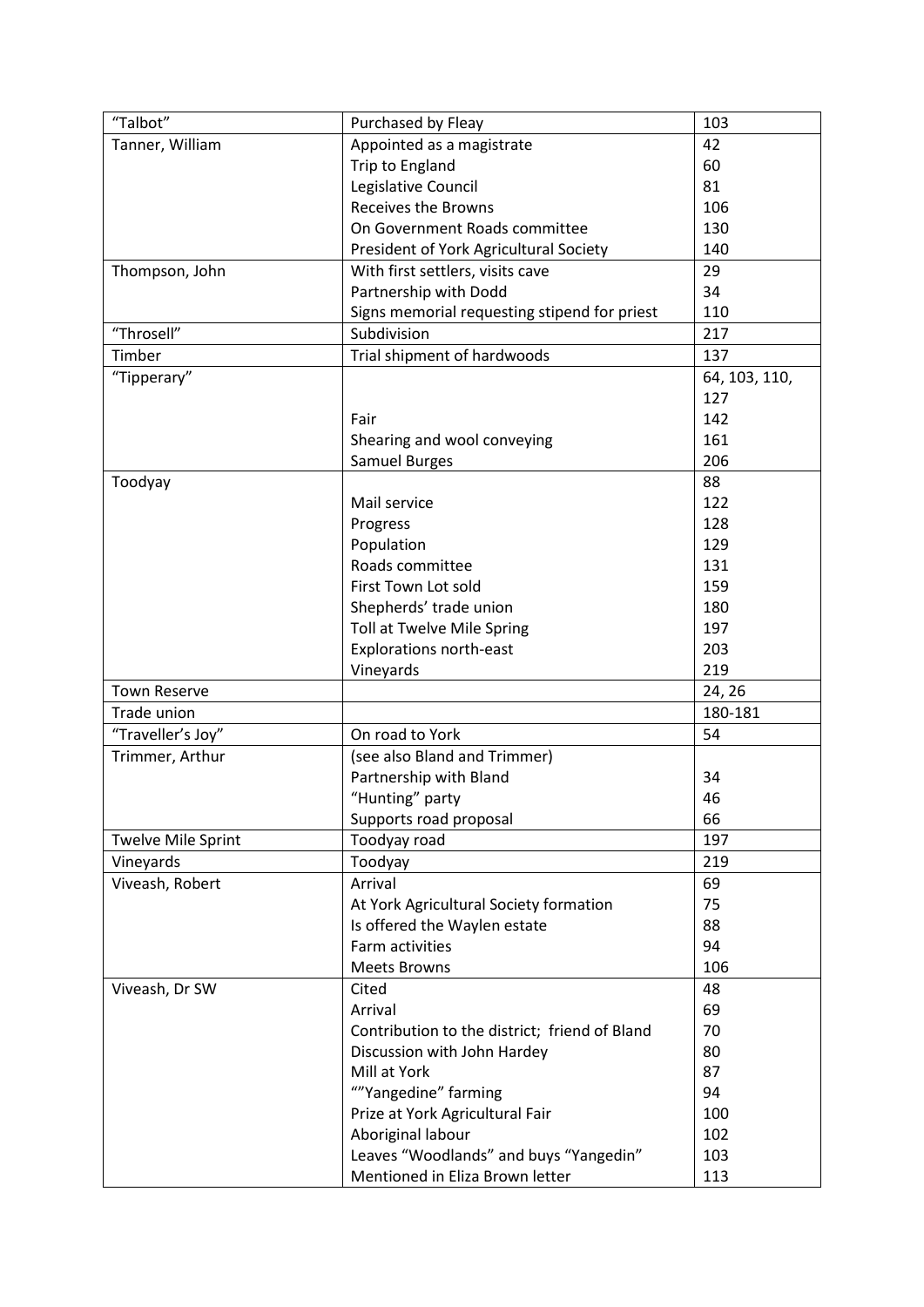|                            | Hoops buys "Woodlands"                       | 126      |
|----------------------------|----------------------------------------------|----------|
|                            | A labourer wins a prize                      | 140      |
|                            | Tending to the sick                          | 191      |
| Walcott                    | Farm                                         | 60       |
|                            | Explorations                                 | 203      |
| Wall, George               | Signs memorial requesting stipend for priest | 110      |
| Wall, J B                  | Survey enables grants                        | 121-122  |
| Wall, Thomas B             | First carpenter in York                      | 87       |
|                            | Signs memorial requesting stipend for priest | 110      |
| Wallace, Thomas            | Opens a blacksmith's forge in Church Street  | 87       |
| "Wallcott"                 | <b>Estate of Viveash</b>                     | 88       |
| "Wallingford"              | <b>Residence of Barrow</b>                   | 79       |
| Walters, TRC               | On Northam roads committee                   | 131      |
| Wansbrough, Mary           |                                              | 186      |
| "Warding"                  | Subdivision                                  | 217      |
| Waylen, Alfred             | Home burnt down by aboriginals (Toodyay      | 42       |
|                            | region)                                      | 44-45    |
|                            | Calls for protection                         | 47       |
|                            | Fierce attack made on him                    |          |
|                            | Sale to SP Phillips                          | 88       |
| Wells                      |                                              | 74       |
| Western Australian Bank    |                                              | 85       |
|                            | Established and opens a branch in York       |          |
| Western Australian Mining  |                                              | 195      |
| Company                    |                                              | 136      |
| Western Australian Society | Formation by Peter Brown                     |          |
| Wheat                      | Prospects                                    | 99-100   |
|                            | Later concentration                          | 102      |
| Whitfield, F               | First Government Resident of Toodyay 1837    | 128      |
|                            | Fire                                         | 167      |
|                            | Opposed convicts                             | 193      |
| "Wilberforce"              | Clarkson family to Hamersley                 | 104      |
| Williams                   |                                              | 67       |
| Williams, GB               | Survey enables grant                         | 121-122  |
| Wilson, Dr                 | Instructor to "natives"                      | 50       |
| Wittenoom, Charles         | On first school committee                    | 190      |
| Wittenoom, Rev JB          | Grant                                        | 25       |
|                            | With first settlers                          | 28       |
|                            | Method of construction                       | 31       |
|                            | Appointed as a magistrate                    | 43       |
|                            | Farm                                         | 61       |
|                            | Proposal for a new school at York            | 79       |
|                            | On Education Committee                       | 187      |
|                            | Family                                       | 214      |
| Wollaston, Dr H            | Northam Church committee member              | 159      |
| Wool                       |                                              | 95       |
|                            | Scouring of wool, quality                    | 156-157  |
|                            | Shearing, conveying to Guildford             | 161      |
|                            | Transport on river to Fremantle              | 176      |
|                            | Exports                                      | 173, 212 |
| "Woodlands" farm           |                                              | 70, 103  |